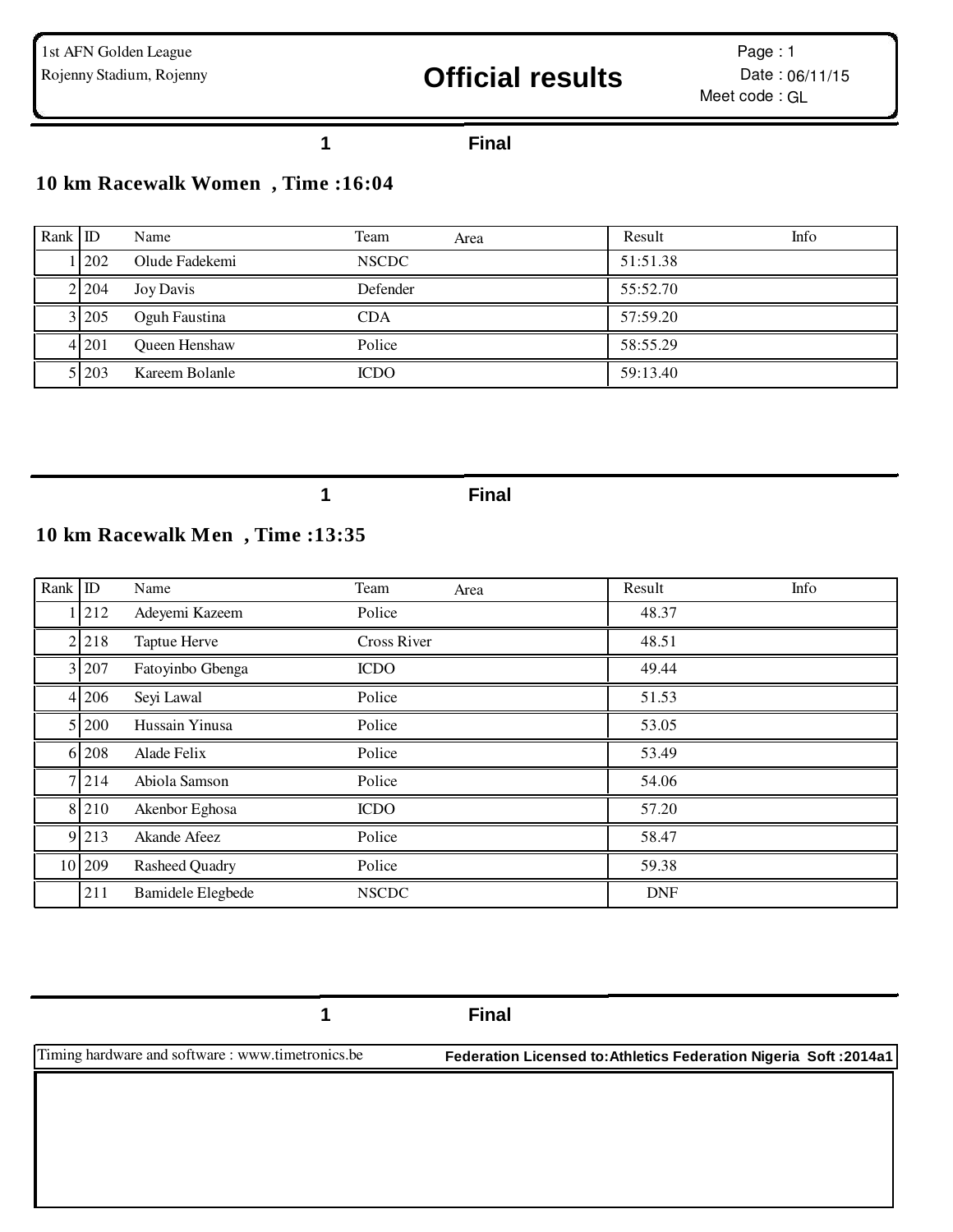#### **Shot Put Women , Time :13:17**

| Rank ID |                   | Name                   | Team<br>Area | Info<br>Result |
|---------|-------------------|------------------------|--------------|----------------|
|         | $\overline{142}$  | Uju Anoliefo           | Police       | 14.09m         |
|         | 2 <sub>1</sub> 21 | Eucharia Ogbukwo       | Delta        | 14.05m         |
|         | 3 3 2             | Chime Nkechi Leticia   | <b>NSCDC</b> | 13.97m         |
|         | 4 2 1 6           | Michael Gift           | Delta        | 11.61m         |
|         | 5 2 1 7           | Kemi Francis           | <b>NSCDC</b> | 10.67m         |
|         | 6 2 1 9           | Nwodo Rosemary Nkiruka | Enugu        | 9.47m          |
|         | 7 2 1 5           | Kemasuode Gloria       | Bayelsa      | 8.15m          |

**1 Final**

# **5000m Men Final , Time :18:51**

| Rank ID |           | Name                  | Team<br>Area       | Info<br>Result |
|---------|-----------|-----------------------|--------------------|----------------|
|         | 119       | Hamadjam Soudi        | <b>Cross River</b> | 15:01.94       |
|         | 2 2 2 2 0 | Adamu Shehu Muazu     | Niger              | 15:14.13       |
|         | 3 225     | Chukwumaobi Ugochukwu | Abia               | 15:52.07       |
|         | 4 2 2 3   | Akpagher Isreal       | <b>UAM</b>         | 16:23.89       |
|         | 5 224     | <b>Tokbet Gwet</b>    | Plateau            | 16:48.82       |
|         | 6 226     | Aguzu Emmanuel        | Anambra            | 17:21.20       |

**1 Final**

#### **Triple Jump Men , Time :13:27**

| Rank | $\mathbb{ID}$   | <b>T</b><br>Name                            | m<br>Team       | Area | Result                                             | <b>TT 7*</b><br>(m/s<br>W <sub>1</sub> nd | Info |
|------|-----------------|---------------------------------------------|-----------------|------|----------------------------------------------------|-------------------------------------------|------|
|      | ، ۱۵۵۴<br>I 440 | $\sim$ $\sim$<br>$\sim$<br>hido:<br>hibunna | $ -$<br>Jn1port |      | $- -$<br>$^{\prime}$ om<br>$\overline{\mathbf{4}}$ | ∪.∸                                       |      |

| Timing hardware and software: www.timetronics.be | Federation Licensed to: Athletics Federation Nigeria Soft: 2014a1 |
|--------------------------------------------------|-------------------------------------------------------------------|
|                                                  |                                                                   |
|                                                  |                                                                   |
|                                                  |                                                                   |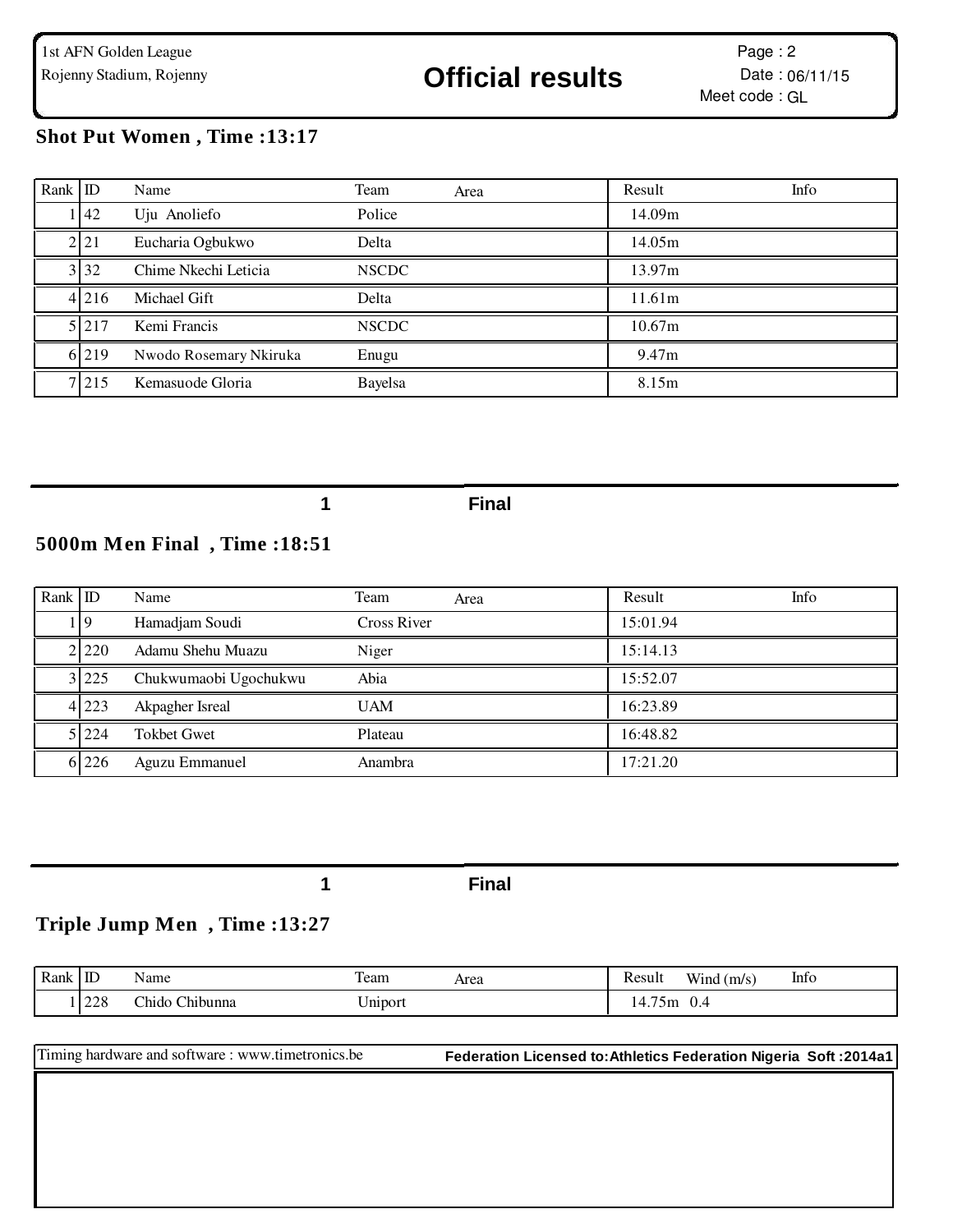| 1st AFN Golden League<br>Rojenny Stadium, Rojenny |           |                         | <b>Official results</b> | Page: $3$<br>Date: 06/11/15<br>Meet code: GL |  |
|---------------------------------------------------|-----------|-------------------------|-------------------------|----------------------------------------------|--|
|                                                   | 2 2 2 3 4 | Pius Nzube              | Delta                   | 14.58m 0.0                                   |  |
|                                                   | 3 2 4 7   | Ozor Valentine          | <b>ICDO</b>             | $14.55m$ 0.6                                 |  |
|                                                   | 4 2 3 2   | Alphonsus Ibe           | Abia                    | 13.88m 0.4                                   |  |
|                                                   | 5 2 3 1   | Kalu Chidozie           | Abia                    | $13.85m - 0.8$                               |  |
|                                                   | 6 230     | <b>Emmanuel Effiong</b> | <b>Cross River</b>      | $13.82m - 0.4$                               |  |
|                                                   | 7 2 2 9   | David Anthony           | Uniport                 | $13.78m - 0.7$                               |  |

# **5000m Women , Time :11:03**

| Rank ID |         | Name           | Team<br>Area | Info<br>Result |
|---------|---------|----------------|--------------|----------------|
|         | 1246    | Lydia Michael  | Customs      | 17:56.05       |
|         | 2 2 4 4 | Elizabeth Nuhu | Customs      | 18:26.62       |
|         | 3 2 4 5 | Peter Rachael  | UAM          | 18:56.93       |

**1 Final**

# **400 Women Qualifying , Time :14:29**

**Heat : 1**

| $Rank$ ID |           | Name                | Team<br>Area | Result | Info |
|-----------|-----------|---------------------|--------------|--------|------|
|           | 11255     | Josephine Ehigie    | Police       | 54.44  |      |
|           | 2 2 2 4 9 | Omovoh Knowledge    | <b>HIT</b>   | 56.34  |      |
|           | 3 2 5 4   | Sirika Oluoma       | <b>NSCDC</b> | 56.50  |      |
|           | 4 2 4 2   | Oluchi Offorma      | Unattached   | 56.66  |      |
|           | 5 253     | Nwaobia Nkechinyere | Abia         | 60.78  |      |

Timing hardware and software : www.timetronics.be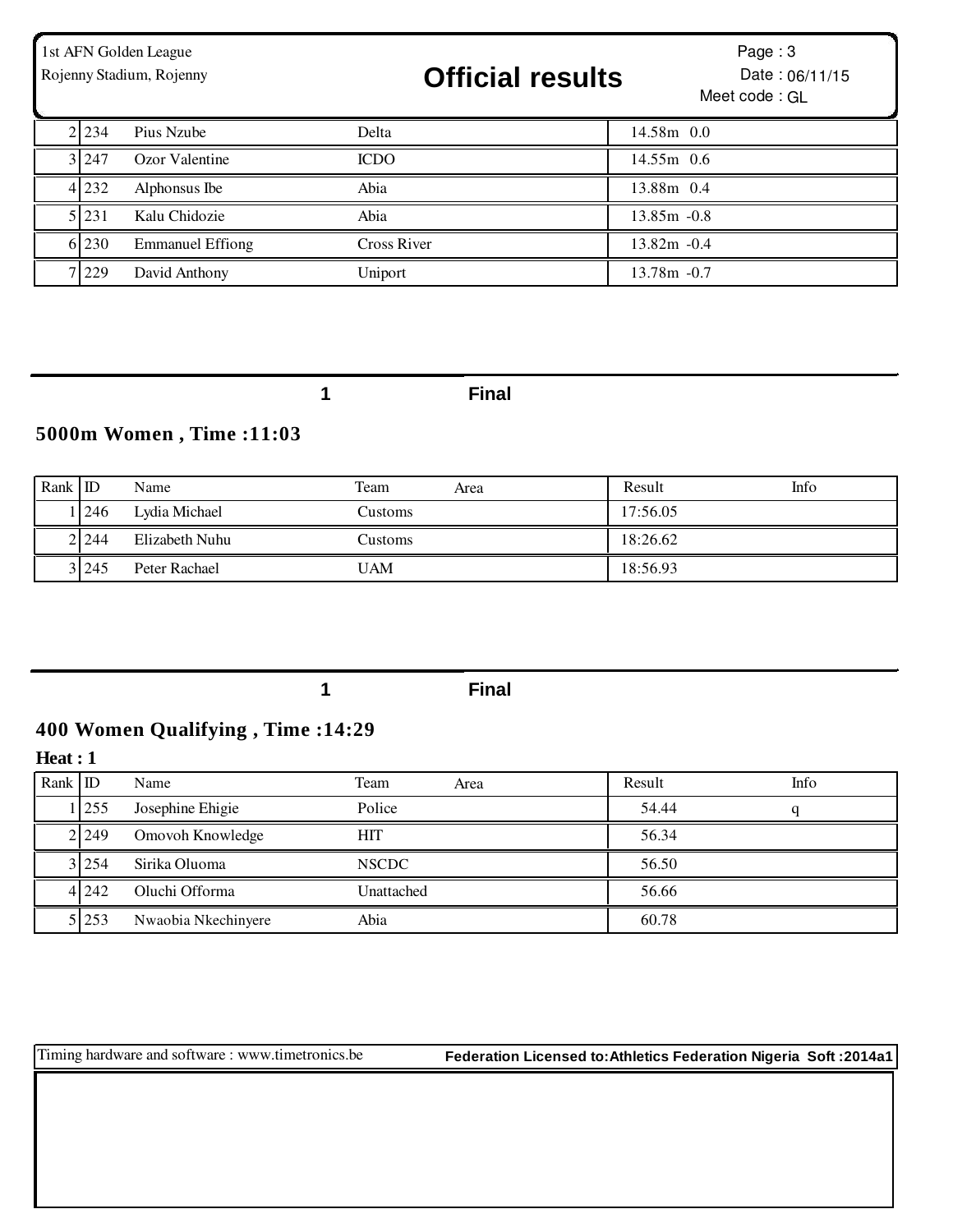### **400 Women Qualifying , Time :14:29**

#### **Heat : 2**

| Rank ID |         | Name             | Team<br>Area | Result | Info |
|---------|---------|------------------|--------------|--------|------|
|         | 1 237   | Idamadudu Praise | Delta        | 54.28  |      |
|         | 2 2 3 6 | Etim Magaret     | <b>NSCDC</b> | 55.11  |      |
|         | 3 2 3 8 | Junaid Abimbola  | <b>CDA</b>   | 56.20  |      |
|         | 4 2 4 3 | Muoghalu Ifunaya | Anambra      | 58.99  |      |
|         | 5 2 4 8 | Odigbe Rita      | Anambra      | 62.29  |      |

#### **400 Women Qualifying , Time :14:29**

#### **Heat : 3**

| Rank ID |           | Name                 | Team         | Area | Result | Info |
|---------|-----------|----------------------|--------------|------|--------|------|
|         | 1241      | Adiakerewa Blessing  | Delta        |      | 56.38  |      |
|         | 2 2 2 3 9 | Adegoke Charity      | <b>NSCDC</b> |      | 57.68  |      |
|         | 3 2 5 1   | Nwokike Adaeze       | <b>HIT</b>   |      | 59.77  |      |
|         | 4 252     | Brume Oghenekaro     | <b>HIT</b>   |      | 61.51  |      |
|         | 5 240     | Tosin Kalejaiye      | <b>NSCDC</b> |      | 62.32  |      |
|         | 6 250     | Chukwu-Umeh Chiamaka | Enugu        |      | 62.87  |      |

#### **1 Qualifying**

#### **400m Men Qualifying , Time :11:36**

#### **Heat : 1**

| Rank ID |         | Name                 | Team        | Area | Result | Info |
|---------|---------|----------------------|-------------|------|--------|------|
|         | 1259    | Isah Salihu          | Customs     |      | 48.09  | q    |
|         | 2 2 6 1 | Elvis Ukale          | Delta       |      | 48.75  |      |
|         | 3 49    | Odele Tega Peter     | Uniben      |      | 48.82  |      |
|         | 4 256   | Nkami Edu            | Anambra     |      | 49.04  |      |
|         | 5 260   | Ekundayo Shehubo     | Police      |      | 49.11  |      |
|         | 6 26 6  | Audu Abdulgafar      | Ekiti       |      | 49.48  |      |
|         | 7 264   | <b>Balogun Tosin</b> | <b>FUTA</b> |      | 50.15  |      |

Timing hardware and software : www.timetronics.be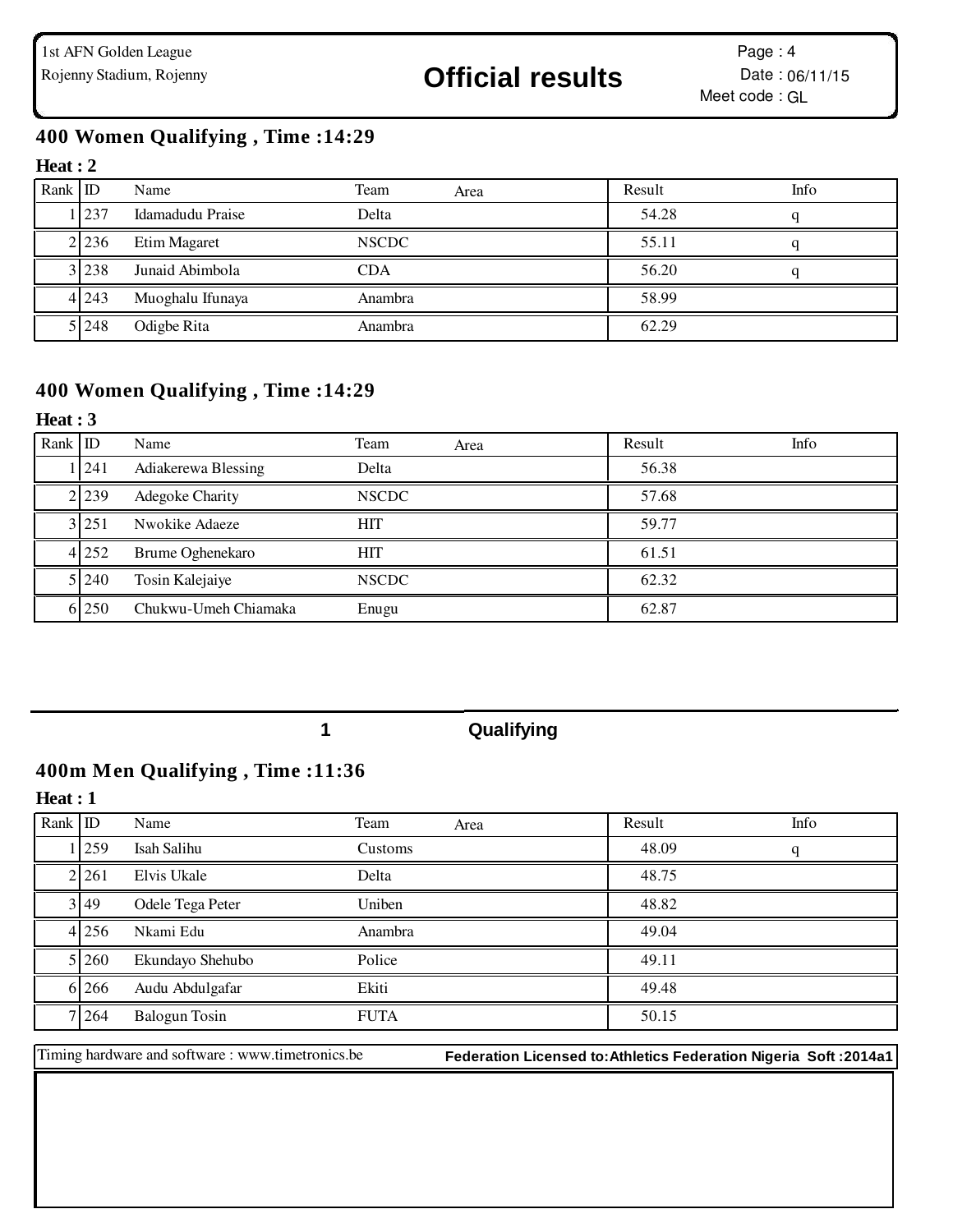| 1st AFN Golden League | Rojenny Stadium, Rojenny |        | <b>Official results</b> |       | Page: $5$<br>Date: $06/11/15$<br>Meet code: GL |
|-----------------------|--------------------------|--------|-------------------------|-------|------------------------------------------------|
| 8 2 6 7               | Akinsanya Akingbade      | Police |                         | 55.63 |                                                |

### **400m Men Qualifying , Time :11:36**

#### **Heat : 2**

| Rank   ID |            | Name             | Team<br>Area       | Result | Info |
|-----------|------------|------------------|--------------------|--------|------|
|           | <b>258</b> | Noah Akwu        | <b>NSCDC</b>       | 47.81  | a    |
|           | 2 2 6 8    | Nathaniel Samson | <b>Buka Tigers</b> | 47.93  | q    |
|           | 3 262      | Fatoyinbo Sunday | <b>CDA</b>         | 48.20  | a    |
|           | 4 2 6 5    | Akindele Atanda  | <b>Buka Tigers</b> | 48.91  |      |
|           | 5 257      | Oshasha Simon    | <b>HIT</b>         | 49.23  |      |
|           | 6 270      | Ogunkole Segun   | Police             | 49.51  |      |
|           | 7 269      | Okon Emmanuel    | Police             | 51.19  |      |
|           | 8 2 6 3    | Nwabua Victor N. | Delta              | 54.68  |      |

# **400m Men Qualifying , Time :11:36**

#### **Heat : 3**

| Rank ID |       | Name              | Team       | Area | Result | Info |
|---------|-------|-------------------|------------|------|--------|------|
|         | 273   | Ojo Kehinde       | Police     |      | 49.86  |      |
|         | 2 274 | Mbamara Stanley   | Delta      |      | 50.02  |      |
|         | 3 276 | Emmanule Bamidele | Unattached |      | 50.18  |      |
|         | 4 288 | Anosike Promise   | Abia       |      | 51.17  |      |
|         | 5 275 | Jakpa Jerry       | Delta      |      | 51.42  |      |
|         | 6 271 | Tomisin Aderuku   | Edo        |      | 54.88  |      |
|         | 7 272 | Chuksa Destiny    | Delta      |      | 56.61  |      |
|         | 8 279 | Davis Onyeihu     | Police     |      | 59.11  |      |

### **400m Men Qualifying , Time :11:36**

#### **Heat : 4**

| $Rank$ ID |           | Name             | Team  | Area | Result | Info |
|-----------|-----------|------------------|-------|------|--------|------|
|           | 280       | Udigwe Chibueze  | Enugu |      | 51.05  |      |
|           | 2 2 2 8 6 | Ayebide Kindsley | Delta |      | 51.21  |      |
|           | 3 28 3    | Law Godwin       | Enugu |      | 51.52  |      |

Timing hardware and software : www.timetronics.be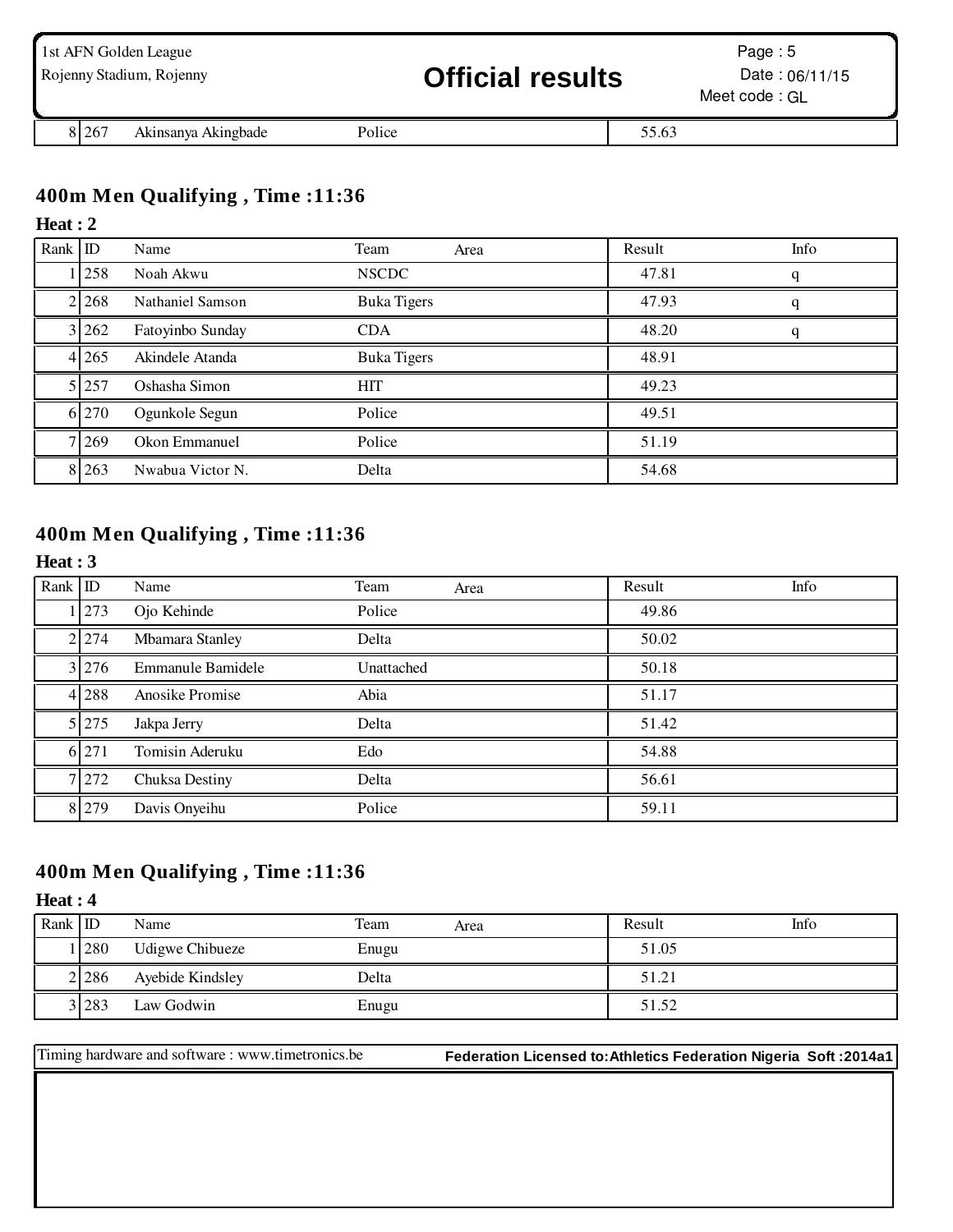| 1st AFN Golden League<br>Rojenny Stadium, Rojenny |       |                    | <b>Official results</b> | Page: $6$<br>Date: 06/11/15<br>Meet code: GL |
|---------------------------------------------------|-------|--------------------|-------------------------|----------------------------------------------|
|                                                   | 4 278 | Karounwi Tope      | <b>HULL</b>             | 51.70                                        |
|                                                   | 5 277 | Onyejekwe Emmanuel | Enugu                   | 52.96                                        |
|                                                   | 6 285 | Quincy Efeturi     | HIT                     | 53.74                                        |
|                                                   | 7 287 | Kenechukwu Moses   | Enugu                   | 53.76                                        |
|                                                   | 8 282 | Godwin Emeka       | Anambra                 | 54.52                                        |

**1 Qualifying**

# **Javelin Men , Time :13:31**

| Rank ID |             | Name               | Team<br>Area | Info<br>Result |
|---------|-------------|--------------------|--------------|----------------|
|         | 12          | Kure Samuel Adams  | Customs      | 69.78m         |
|         | 2 3 0 5     | Ezeofor Kenechukwu | Prisons      | 66.55m         |
|         | $3 \mid 44$ | Friday Osayande    | Police       | 62.42m         |
|         | 4 4 3       | Ezeh John Mike     | Police       | 61.38m         |
|         | 5 3 0 4     | Ndufreke Edet      | Akwa Ibom    | 57.13m         |
|         | 6 301       | Osaze Julius       | Police       | 55.05m         |
|         | 737         | Igbinosun Kingsley | <b>NSCDC</b> | 53.92m         |
|         | 8 302       | Onyejioke Lawrence | Delta        | 48.25m         |

**1 Final**

# **High Jump Women , Time :13:14**

| Rank $ $ ID |            | Name                   | Team        | Area | Result     | Info |
|-------------|------------|------------------------|-------------|------|------------|------|
|             | <b>128</b> | Anigbata Grace         | Enugu State |      | .55m       |      |
|             | $2\vert$ 2 | Nwichi Ngozi Blessing  | Abia        |      | l.55m      |      |
|             | 219        | Nwodo Rosemary Nkiruka | Enugu       |      | <b>DNP</b> |      |

Timing hardware and software : www.timetronics.be **Federation Licensed to:Athletics Federation Nigeria Soft :2014a1**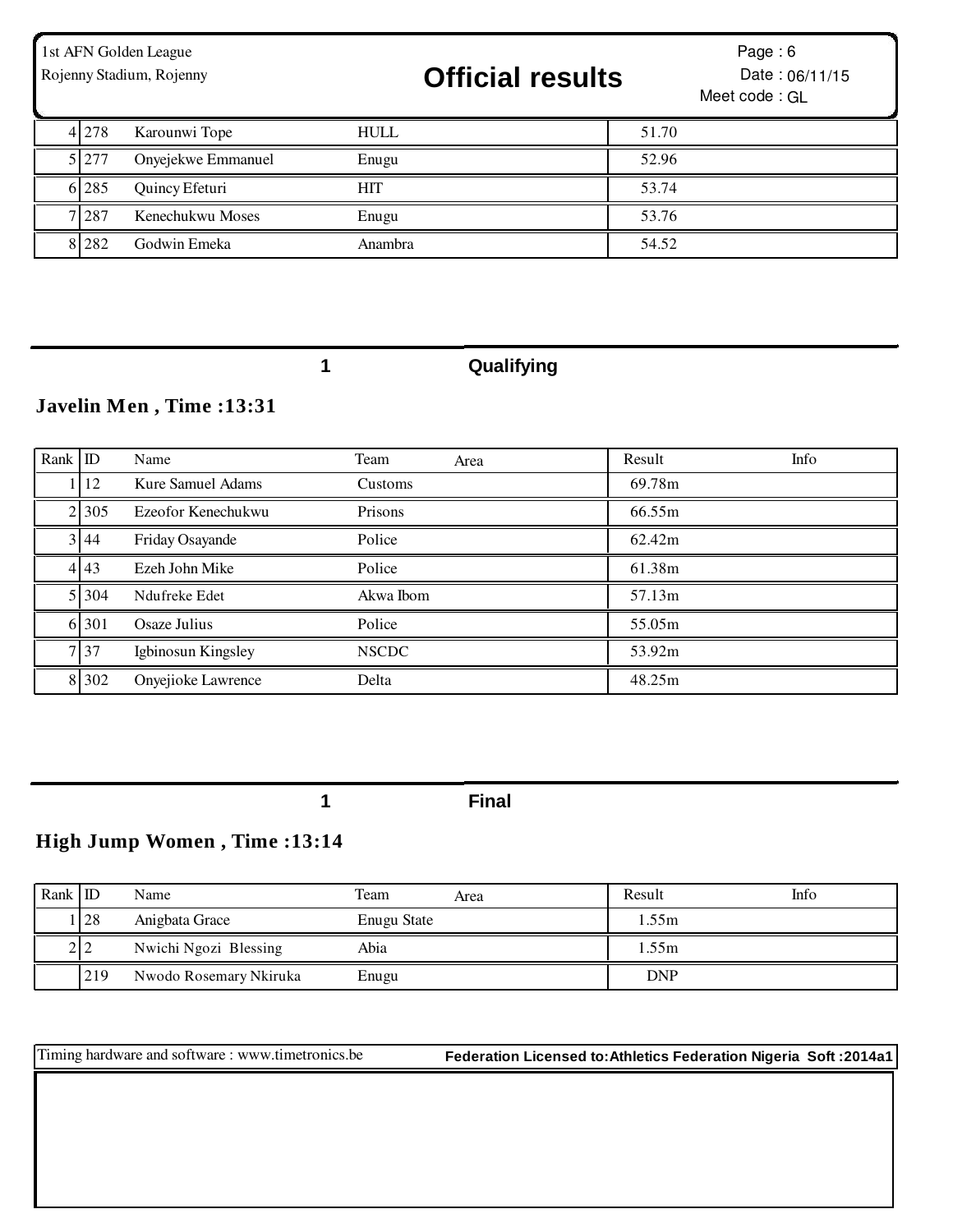#### **1 Final**

#### **400m Hurdles Men , Time :12:21**

| Rank $ $ ID |            | Name                    | Team<br>Area | Info<br>Result |
|-------------|------------|-------------------------|--------------|----------------|
|             | <b>296</b> | Okorie Henry            | Ccustoms     | 53.30          |
|             | 2 2 2 3 4  | Prior Ochonogor         | Delta        | 54.50          |
|             | 3 295      | <b>Emoghene Timothy</b> | <b>HIT</b>   | 54.95          |
|             | 4 299      | Ifeanyichukwu Atuma     | Edo          | 57.46          |
|             | 5 297      | Ufuoma Okotie           | Delta        | 59.98          |
|             | 6 298      | <b>Biamegh Bernard</b>  | <b>UAM</b>   | 64.58          |

### **400m Hurdles Men , Time :12:21**

| Rank ID |         | Name                | Team               | Area | Result | Info |
|---------|---------|---------------------|--------------------|------|--------|------|
|         | 300     | <b>Staeve Fikah</b> | <b>NSCDC</b>       |      | 54.38  |      |
|         | 2.314   | Alaka Richard       | <b>Buka Tigers</b> |      | 55.56  |      |
|         | 3 3 1 3 | Okoro Chukwuagozie  | POlice             |      | 56.53  |      |
|         | 4 3 1 2 | Oralete Eberechukwu | Abia               |      | 57.09  |      |
|         | 5 281   | Oyame Joseph        | Anambra            |      | 58.96  |      |
|         | 6 3 1 1 | Ossai Shadrack      | Delta              |      | 67.88  |      |

**1 Final**

#### **Triple Jump Women , Time :16:25**

| Rank $ D $ |               | Name           | Team<br>Area       | Result | Wind $(m/s)$ | Info |
|------------|---------------|----------------|--------------------|--------|--------------|------|
|            | <sup>28</sup> | Anigbata Grace | <b>Enugu State</b> | 12.30m | 0.6          |      |
|            | 2 3 6 4       | Brown Uchechi  | Abia               | 12.21m | 0.3          |      |

Timing hardware and software : www.timetronics.be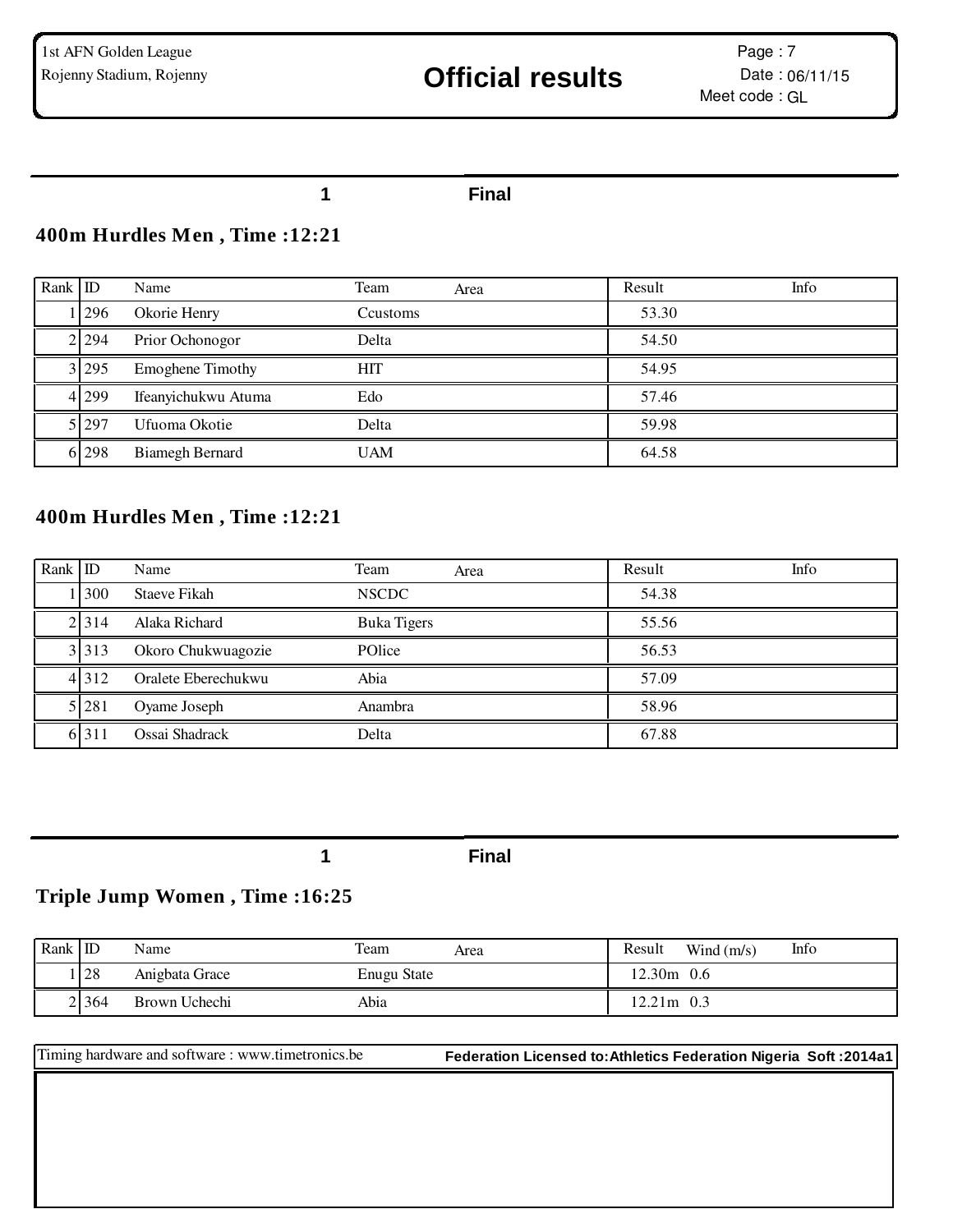| 1st AFN Golden League<br>Rojenny Stadium, Rojenny |    | <b>Official results</b> | Page: $8$<br>Date: $06/11/15$<br>Meet code: GL |
|---------------------------------------------------|----|-------------------------|------------------------------------------------|
| 3 3 6 5<br>Okolosi Oghenekome                     | HП |                         | $11.73m - 0.3$                                 |
|                                                   |    |                         |                                                |

# **100m Women , Time :13:40**

#### **Heat : 1 Wind = -1.7**

| Rank ID |         | Name                 | Team         | Area | Result | Info |
|---------|---------|----------------------|--------------|------|--------|------|
|         | 326     | Adewale Adewunmi     | Edo          |      | 12.32  | q    |
|         | 2 3 2 8 | Akne Sussan O.F.     | <b>NSCDC</b> |      | 12.39  |      |
|         | 3 3 3 1 | Egone Kesiana        | Defender     |      | 12.65  |      |
|         | 4 3 3 0 | <b>Bassey Gloria</b> | <b>NSCDC</b> |      | 12.77  |      |
|         | 5 3 4 4 | Olotu Folashade      | Defender     |      | 12.89  |      |
|         | 6 3 3 9 | Adekunle jasper      | <b>NSCDC</b> |      | 13.12  |      |
|         | 7 3 2 7 | Ezebilie Chibugo     | Enugu        |      | 13.23  |      |
|         | 8 3 2 9 | Ahianta Peggy        | <b>HIT</b>   |      | 13.60  |      |

#### **100m Women , Time :13:40**

#### **Heat : 2 Wind = -1.4**

| Rank ID |         | Name               | Team           | Area | Result | Info |
|---------|---------|--------------------|----------------|------|--------|------|
|         | 322     | Abolaji Omotayo    | Kwara          |      | 12.07  | q    |
|         | 2 3 2 4 | Asemota Marvellous | Edo            |      | 12.38  |      |
|         | 3 3 2 5 | Nwalehia Peace     | P <sub>H</sub> |      | 12.45  |      |
|         | 4 2 4 9 | Omovoh Knowledge   | <b>HIT</b>     |      | 12.48  |      |
|         | 5 323   | Damatie Ruth       | Delta          |      | 12.55  |      |
|         | 6 321   | Nkiruka Onyejizu   | Police         |      | 12.59  |      |
|         | 7 252   | Brume Oghenekaro   | <b>HIT</b>     |      | 13.05  |      |
|         | 8 3 2 0 | Eferebor Oghene    | <b>NSCDC</b>   |      | 13.25  |      |

### **100m Women , Time :13:40**

#### **Heat : 3 Wind = -1.3**

| Rank ID | Name                                                                                                                  | Team | Area | Result | Info |  |
|---------|-----------------------------------------------------------------------------------------------------------------------|------|------|--------|------|--|
|         | Timing hardware and software: www.timetronics.be<br>Federation Licensed to: Athletics Federation Nigeria Soft: 2014a1 |      |      |        |      |  |
|         |                                                                                                                       |      |      |        |      |  |
|         |                                                                                                                       |      |      |        |      |  |
|         |                                                                                                                       |      |      |        |      |  |
|         |                                                                                                                       |      |      |        |      |  |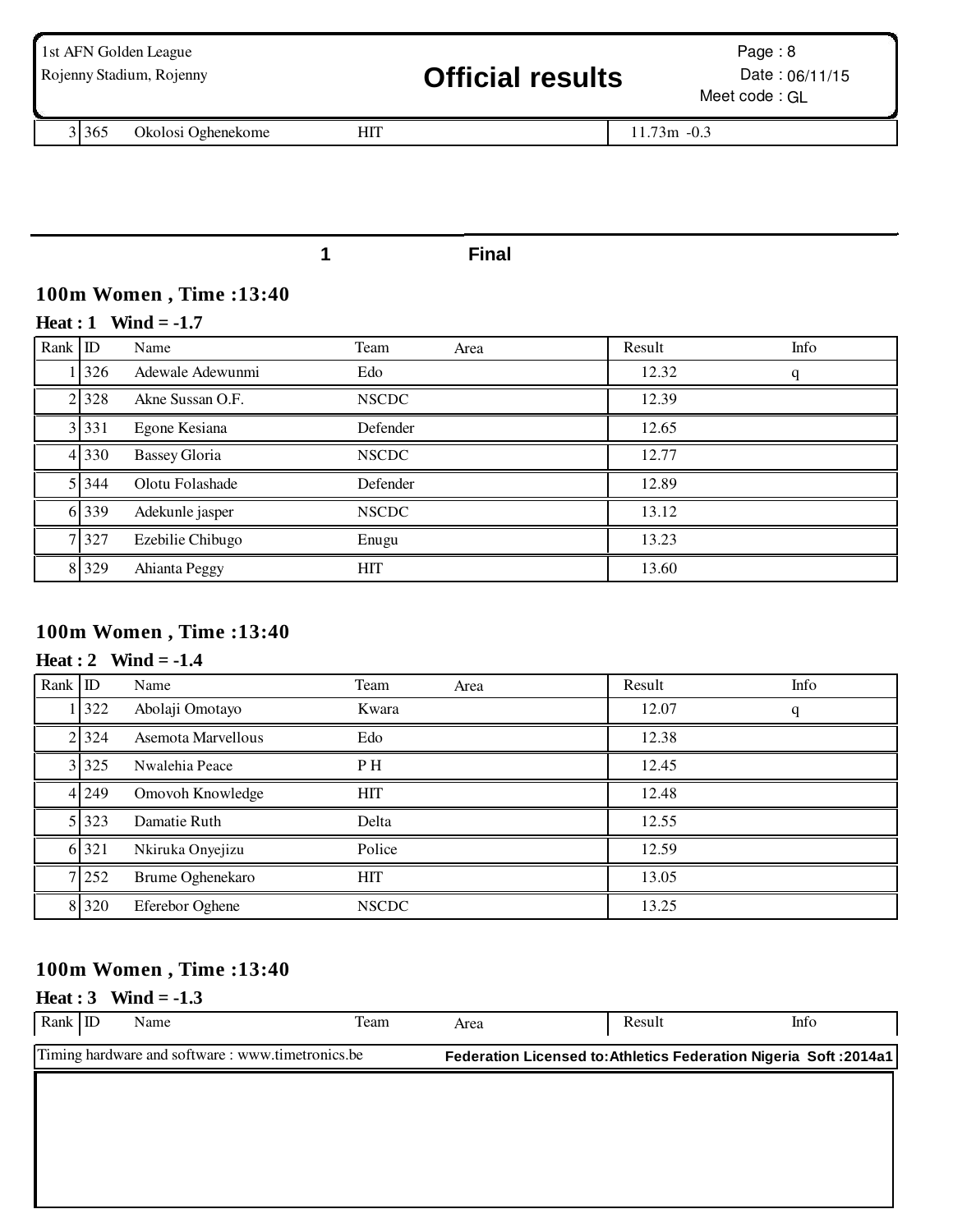| 1st AFN Golden League<br>Rojenny Stadium, Rojenny |           |                    | <b>Official results</b> |  | Page: $9$<br>Date: 06/11/15<br>Meet code: GL |   |
|---------------------------------------------------|-----------|--------------------|-------------------------|--|----------------------------------------------|---|
|                                                   | 332       | Cecilia Francis    | Lagos                   |  | 11.90                                        | q |
|                                                   | 2 3 3 3   | Adeloye Oluwatosin | <b>NSCDC</b>            |  | 12.28                                        | q |
|                                                   | 3 3 3 3 6 | Abibatu Yussuf     | Police                  |  | 12.54                                        |   |
|                                                   | 4 3 3 4   | Fasuen Olutola     | <b>NSCDC</b>            |  | 12.66                                        |   |
|                                                   | 5 3 3 5   | Adewunmi Oluwasuen | POLice                  |  | 12.93                                        |   |
|                                                   | 6 251     | Nwokike Adaeze     | <b>HIT</b>              |  | 13.57                                        |   |
|                                                   | 217       | Kemi Francis       | <b>NSCDC</b>            |  | <b>DNS</b>                                   |   |

### **100m Women , Time :13:40**

#### **Heat : 4 Wind = -1.3**

| Rank ID |         | Name                 | Team         | Area | Result | Info |
|---------|---------|----------------------|--------------|------|--------|------|
|         | 337     | Bukunmi Oloye        | Ekiti        |      | 12.38  |      |
|         | 2 3 4 3 | Omaka Josephine      | <b>NSCDC</b> |      | 12.47  |      |
|         | 3 3 3 8 | Oyibo Oghenetega     | <b>HIT</b>   |      | 12.73  |      |
|         | 4 3 3 9 | Adekunle jasper      | <b>NSCDC</b> |      | 12.75  |      |
|         | 5 3 4 1 | Nwakaigwe Doris      | <b>MR</b>    |      | 12.77  |      |
|         | 6 340   | <b>Idugboe Tracy</b> | HIT          |      | 13.28  |      |
|         | 7 342   | Okitipi Rebecca      | Delta        |      | 13.41  |      |

**1 Qualifying**

# **100m Men Qualifying , Time :15:32**

#### **Heat : 1 Wind = -2.2**

| Rank ID |           | Name             | Team<br>Area | Result | Info |
|---------|-----------|------------------|--------------|--------|------|
|         | 1352      | Victor Ikhazobor | Customs      | 10.76  | a    |
|         | 2.358     | Efunshile Adeola | Police       | 11.00  |      |
|         | 3 3 3 5 5 | Godwin Ashien    | Eske         | 11.14  |      |
|         | 4 3 5 9   | NNaji Maxwell    | <b>HIT</b>   | 11.41  |      |
|         | 5 3 3 5 4 | Abubakar Adams   | <b>HIT</b>   | 11.44  |      |
|         | 6 3 5 7   | Onwah Fidelis    | Delta        | 11.50  |      |
|         | 7 353     | Osadolor Samule  | <b>HIT</b>   | 11.54  |      |

Timing hardware and software : www.timetronics.be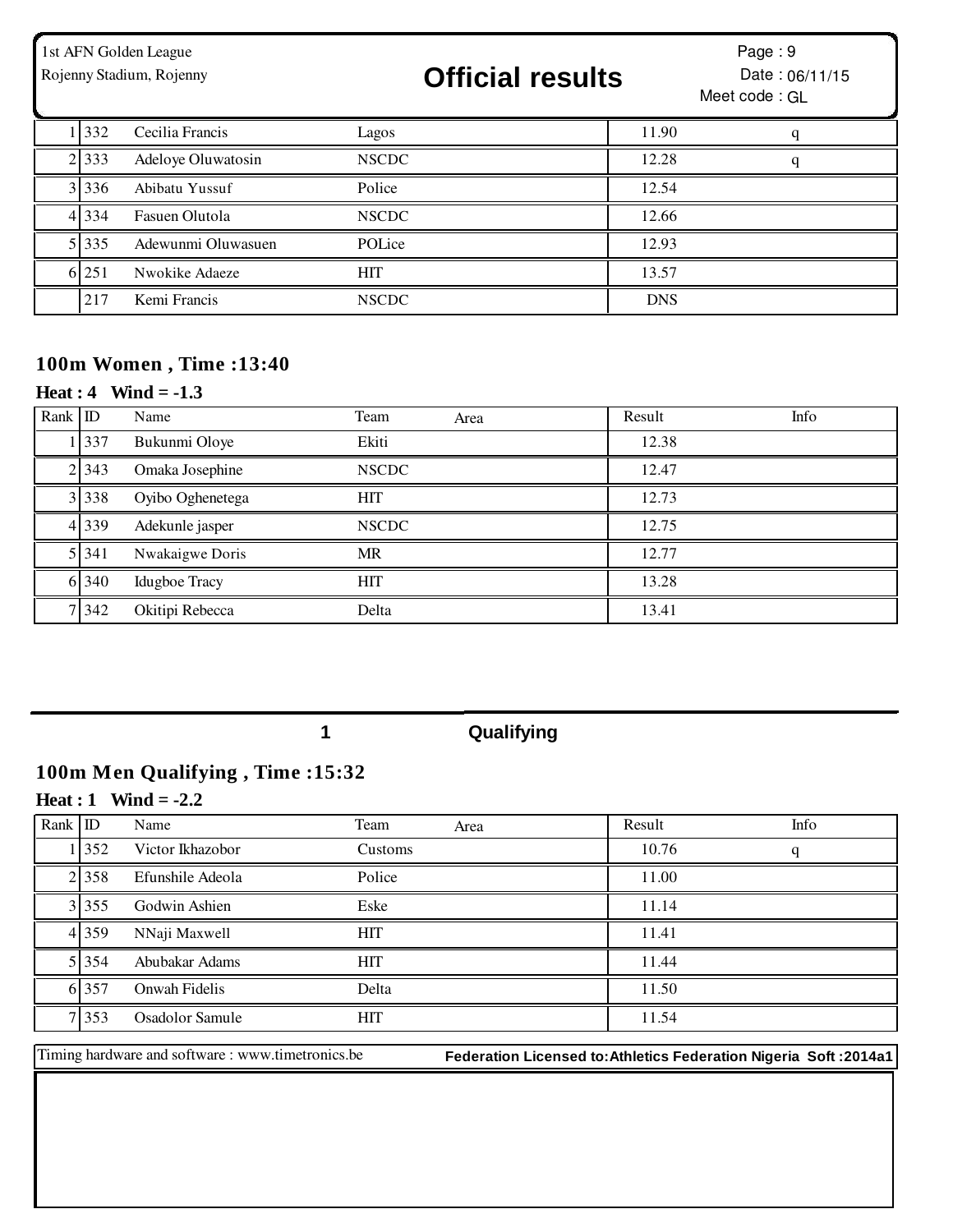|         | 1st AFN Golden League<br>Rojenny Stadium, Rojenny | <b>Official results</b> |       | Page: 10<br>Date: $06/11/15$<br>Meet code: GL |
|---------|---------------------------------------------------|-------------------------|-------|-----------------------------------------------|
| 8 3 5 6 | Ezugwu Harrison                                   |                         | 11.91 |                                               |

#### **100m Men Qualifying , Time :15:32**

#### **Heat : 2 Wind = -0.4**

| Rank ID |         | Name                      | Team<br>Area       | Result | Info |
|---------|---------|---------------------------|--------------------|--------|------|
|         | 38      | Imhoaperamhe Nicholas     | <b>NSCDC</b>       | 10.42  |      |
|         | 2 3 4 8 | Emuobonuvie Mamus         | Delta              | 10.60  | q    |
|         | 3 3 4 6 | <b>Briggs Tamunotonye</b> | Police             | 10.81  |      |
|         | 4 3 4 9 | Olugbemi Comfort          | <b>NSCDC</b>       | 10.89  |      |
|         | 5 351   | martins Ogieriakhi        | Police             | 10.91  |      |
|         | 6 3 4 7 | Orelaja Agbolade          | <b>Buka Tigers</b> | 11.08  |      |
|         | 7 3 4 5 | Bashiru Abdullahi         | Edo                | 11.24  |      |
|         | 8 350   | Osayande Omorodion        | Edo                | 11.62  |      |

# **100m Men Qualifying , Time :15:32**

#### **Heat : 3 Wind = -1.5**

| Rank ID |         | Name                | Team    | Area | Result     | Info |
|---------|---------|---------------------|---------|------|------------|------|
|         | 1407    | Igube ThankGod      | Delta   |      | 10.73      | q    |
|         | 2 4 0 8 | Idjesa Uruemu       | Copem   |      | 10.90      |      |
|         | 3 4 0 9 | Ekevwo Raymond      | Copem   |      | 11.05      |      |
|         | 4410    | Egbochina Chibuike  | Anambra |      | 11.13      |      |
|         | 5 4 1 3 | Anthony Oghenevware | Copem   |      | 11.28      |      |
|         | 6 4 1 2 | Ukawa Precious      | Delta   |      | 11.43      |      |
|         | 7411    | Chukwukachi Chinedu | Delta   |      | 11.49      |      |
|         | 406     | Victor Peka         | Kwara   |      | <b>DIS</b> |      |

#### **100m Men Qualifying , Time :15:32**

#### **Heat : 4 Wind = -1.5**

| Rank ID |         | Name                 | Team   | Area | Result | Info |
|---------|---------|----------------------|--------|------|--------|------|
|         | 1404    | Sule David           | Esteem |      | 10.88  |      |
|         | 247     | Oladimeji Oluwatoyin | Police |      | 10.92  |      |
|         | 3 4 0 3 | Emakpor Oghenerume   | Delta  |      | 11.06  |      |

Timing hardware and software : www.timetronics.be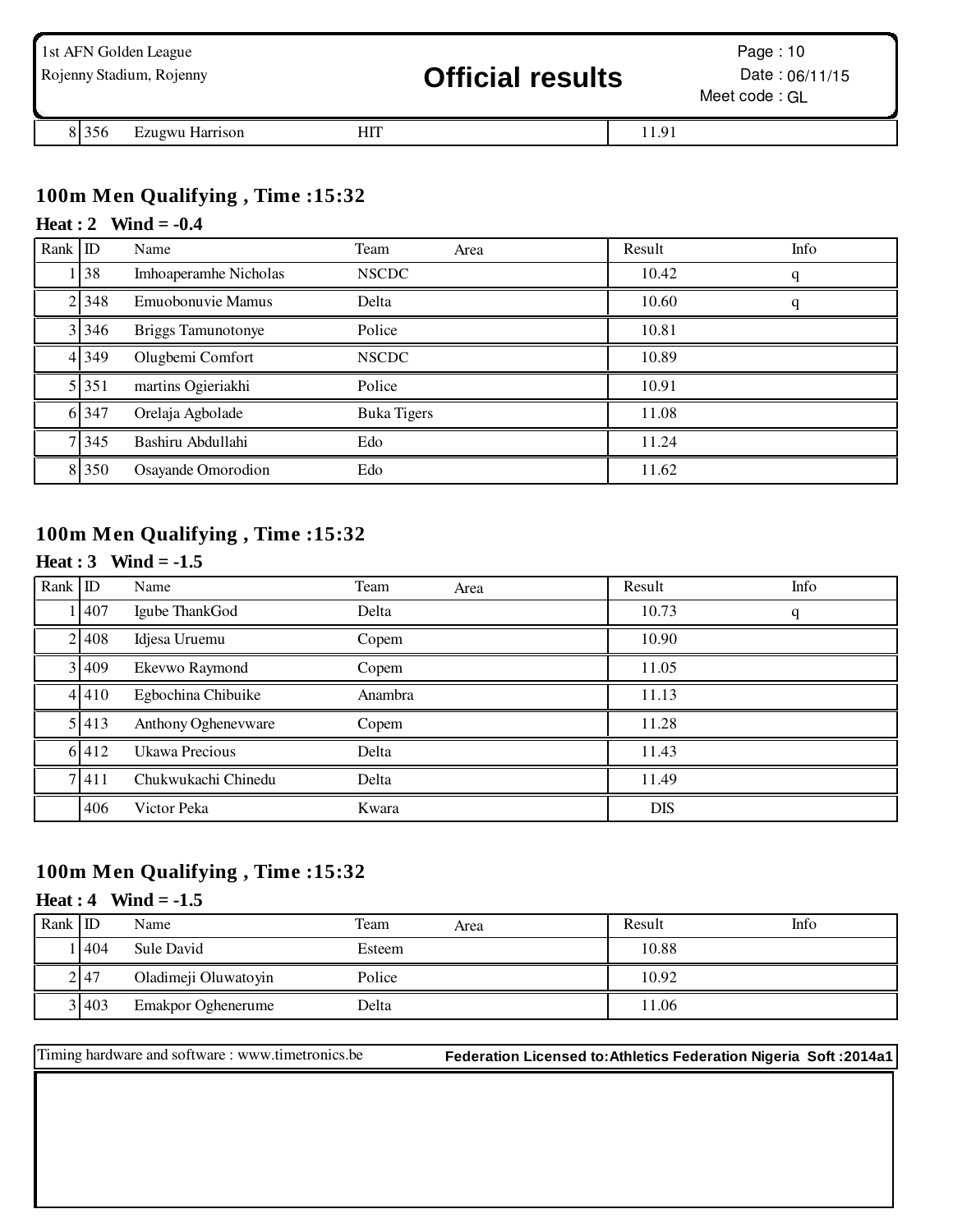|           | 1st AFN Golden League<br>Rojenny Stadium, Rojenny | <b>Official results</b> |       | Page: $11$<br>Date: 06/11/15<br>Meet code: GL |
|-----------|---------------------------------------------------|-------------------------|-------|-----------------------------------------------|
| 4 4 4 0 1 | Nicholas Akinniyi                                 | <b>NSCDC</b>            | 11.07 |                                               |
| 5 4 0 5   | Adeyombo Adeniyi                                  | Ekiti                   | 11.42 |                                               |
| 6 402     | Umunna Nonso                                      | Delta                   | 11.45 |                                               |
| 7 283     | Law Godwin                                        | Enugu                   | 11.92 |                                               |
| 8 2 8 4   | Falade Shina                                      | <b>Real Winners</b>     | 12.69 |                                               |

### **100m Men Qualifying , Time :15:32**

### **Heat : 5 Wind = -0.3**

| Rank ID |         | Name                      | Team         | Area | Result | Info |
|---------|---------|---------------------------|--------------|------|--------|------|
|         | 440     | Onyeaku Chukwuma          | <b>NSCDC</b> |      | 10.57  | q    |
|         | 2.416   | Olisakwe Chukwudi         | Delta        |      | 10.81  |      |
|         | 3 4 1 4 | <b>Okeze Charles</b>      | Delta        |      | 10.88  |      |
|         | 4 26    | Ojeikere Precious Omon    | Edo          |      | 11.01  |      |
|         | 5.418   | Yusuf Ismaila             | <b>ICDO</b>  |      | 11.21  |      |
|         | 6 4 1 5 | Omotayo Ayokole           | Delta        |      | 11.37  |      |
|         | 7419    | Alozie Chinonso           | Abia         |      | 11.46  |      |
|         | 8 4 1 7 | Chibunna Innocent Ifeanyi | Abia         |      | 12.88  |      |

# **100m Men Qualifying , Time :15:32**

#### **Heat : 6 Wind = -1.0**

| Rank ID |         | Name                  | Team        | Area | Result | Info |
|---------|---------|-----------------------|-------------|------|--------|------|
|         | 424     | Ufomba Chimere        | Abia        |      | 10.86  |      |
|         | 2.421   | <b>Ifemosu</b> Dare   | <b>ICDO</b> |      | 10.96  |      |
|         | 3 420   | Itsekiri Usheoritse   | Delta       |      | 10.99  |      |
|         | 4 4 2 7 | Tamunosiki Atorudibo  | Rivers      |      | 11.22  |      |
|         | 5 4 2 6 | Fredrick Oguamana     | <b>CDA</b>  |      | 11.26  |      |
|         | 6 4 2 3 | Oputa Nevin Oluchukwu | Delta       |      | 11.42  |      |
|         | 7422    | Nseobong Etukho       | Akwa-Ibom   |      | 11.54  |      |
|         | 8 4 2 5 | Onyeka Nketa          | Abia        |      | 11.83  |      |

Timing hardware and software : www.timetronics.be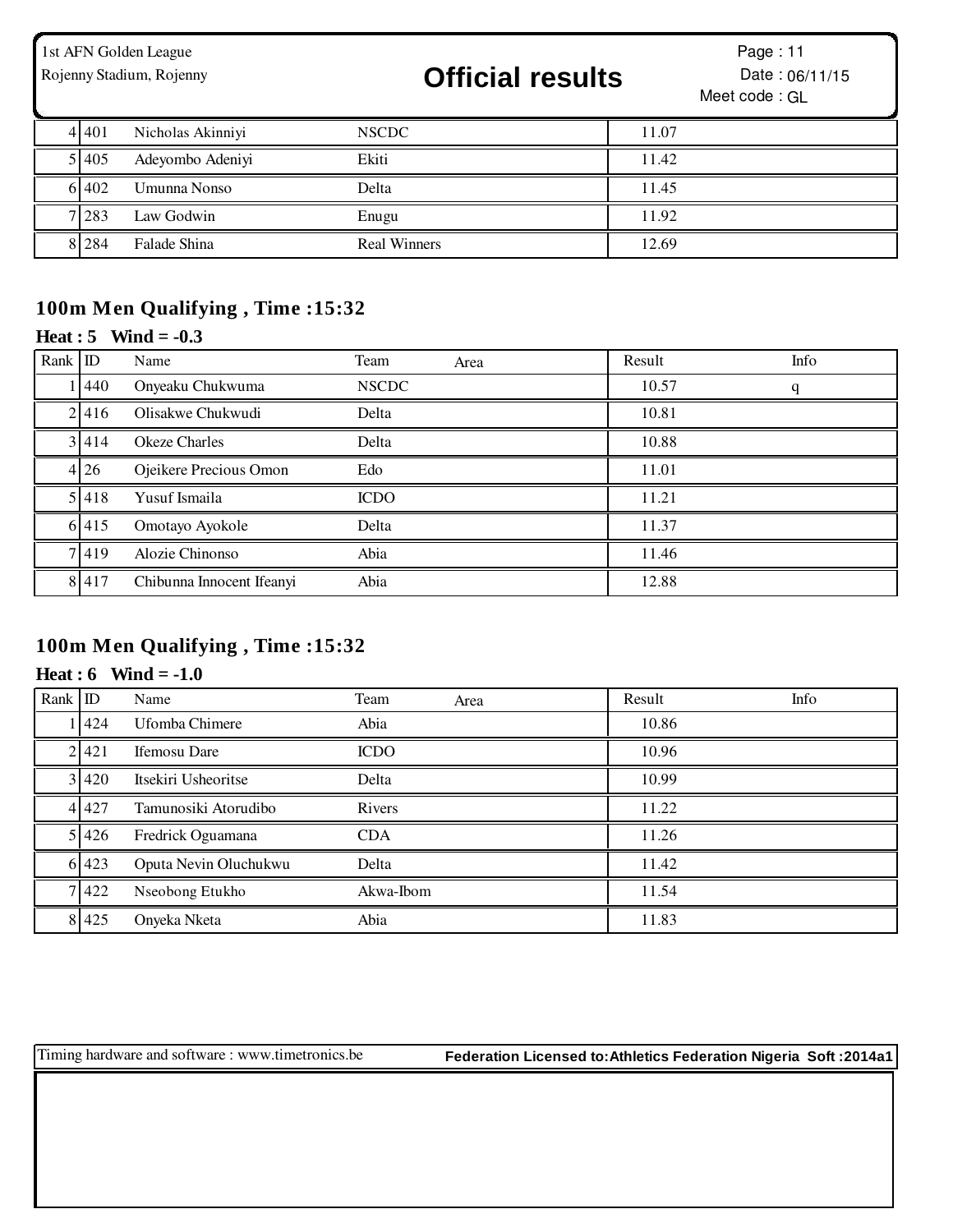### **100m Men Qualifying , Time :15:32**

#### **Heat : 7 Wind = -0.8**

| Rank ID |         | Name              | Team        | Area | Result     | Info |
|---------|---------|-------------------|-------------|------|------------|------|
|         | 1429    | Oletu Nathaniel   | Delta       |      | 10.76      |      |
|         | 2 4 3 3 | Akomolafe Ademola | Police      |      | 10.81      |      |
|         | 3 4 3 2 | John Utu          | Delta       |      | 11.46      |      |
|         | 4 4 3 4 | Amamo Ovie        | Delta       |      | 11.68      |      |
|         | 5 4 3 6 | Agbaragu Joseph   | Delta       |      | 12.13      |      |
|         | 6 4 3 5 | Abonyi Emeka      | Enugu       |      | 12.16      |      |
|         | 7 4 3 0 | Jinad Kamoru      | <b>FUTA</b> |      | 12.19      |      |
|         | 431     | Kolawole Toyin    | <b>ICDO</b> |      | <b>DIS</b> |      |

#### **100m Men Qualifying , Time :15:32**

#### **Heat : 8 Wind = -0.9**

| Rank ID |         | Name                  | Team           | Area | Result | Info |
|---------|---------|-----------------------|----------------|------|--------|------|
|         | 1 274   | Mbamara Stanley       | Delta          |      | 11.13  |      |
|         | 2 2 7 5 | Jakpa Jerry           | Delta          |      | 11.16  |      |
|         | 3 286   | Ayebide Kindsley      | Delta          |      | 11.24  |      |
|         | 4 4 3 9 | Ogbonna Raphael       | <b>UNIPORT</b> |      | 11.26  |      |
|         | 5 4 3 8 | <b>Agodhin Prince</b> | Anambra        |      | 11.38  |      |
|         | 6 4 2 8 | Aba Daniel            | <b>UAM</b>     |      | 11.42  |      |
|         | 7 437   | Anyadiegwu Kenechukwu | Anambra        |      | 11.44  |      |
|         | 8 2 7 9 | Davis Onyeihu         | Police         |      | 12.75  |      |

#### **1 Qualifying**

#### **100m Hurdles Women , Time :14:56**

#### **Wind = -1.1**

| Rank $ $ ID |            | Name                     | Team               | Area | Result | Info |
|-------------|------------|--------------------------|--------------------|------|--------|------|
|             | <b>360</b> | Oshinbanjo Temidayo      | Christable         |      | 13.98  |      |
|             | 2 4        | Amusan Oluwatobi Avomide | <b>Buka Tigers</b> |      | 14.07  |      |

Timing hardware and software : www.timetronics.be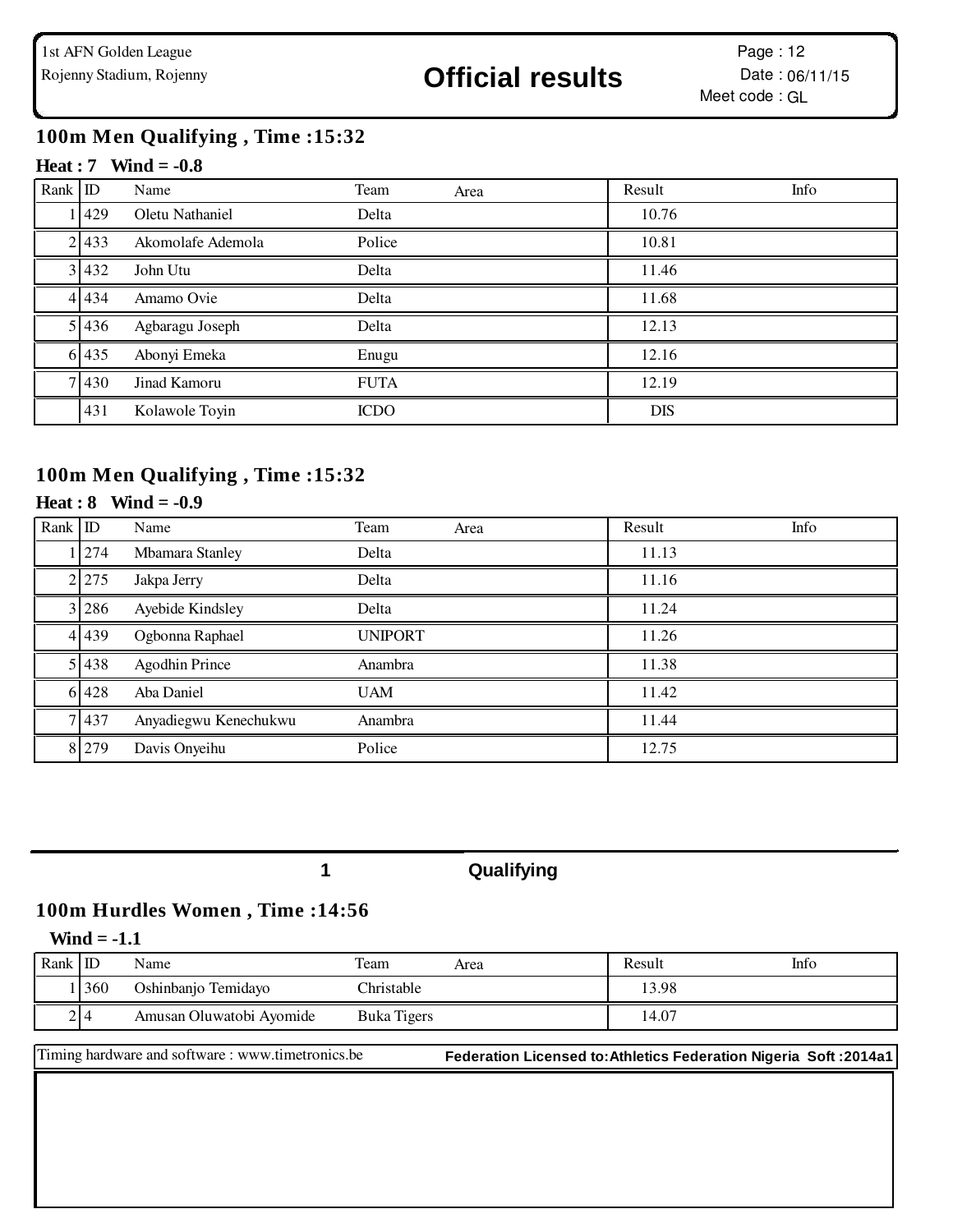| 1st AFN Golden League<br>Rojenny Stadium, Rojenny |         |                        | <b>Official results</b> |  | Page: 13<br>Date: 06/11/15<br>Meet code: GL |  |
|---------------------------------------------------|---------|------------------------|-------------------------|--|---------------------------------------------|--|
|                                                   | 3 3 1 8 | Efe Favour             | <b>NSCDC</b>            |  | 14.36                                       |  |
|                                                   | 4 2 1 7 | Kemi Francis           | <b>NSCDC</b>            |  | 14.43                                       |  |
|                                                   | 5 22    | Hope Idhe              | Delta                   |  | 15.08                                       |  |
|                                                   | 6 320   | Eferebor Oghene        | <b>NSCDC</b>            |  | 15.46                                       |  |
| 7 <sub>1</sub>                                    | 319     | Elizabeth Ahuwan       | <b>ABU</b>              |  | 15.85                                       |  |
|                                                   | 8 2 1 9 | Nwodo Rosemary Nkiruka | Enugu                   |  | 18.32                                       |  |

### **Hammer Women , Time :16:29**

| Rank $ D $ |         | Name             | Team         | Area | Result | Info |
|------------|---------|------------------|--------------|------|--------|------|
|            | 1369    | Rita Modili      | Delta        |      | 41.27m |      |
|            | 2 370   | Efobi Celestina  | <b>NSCDC</b> |      | 25.88m |      |
|            | 3 3 7 1 | Aniefuna Anulika | Anambra      |      | 23.45m |      |

**1 Final**

#### **Hammer Men , Time :16:22**

| $Rank$ ID |            | Name             | Team  | Area | Result | Info |
|-----------|------------|------------------|-------|------|--------|------|
|           | <b>368</b> | Patrick Ilukwe   | Delta |      | 47.06m |      |
|           | 2 3 6 7    | Benson Christian | Abia  |      | 33.08m |      |
|           | 3 441      | College Emmanuel | Delta |      | 29.76m |      |

**1 Final**

Timing hardware and software : www.timetronics.be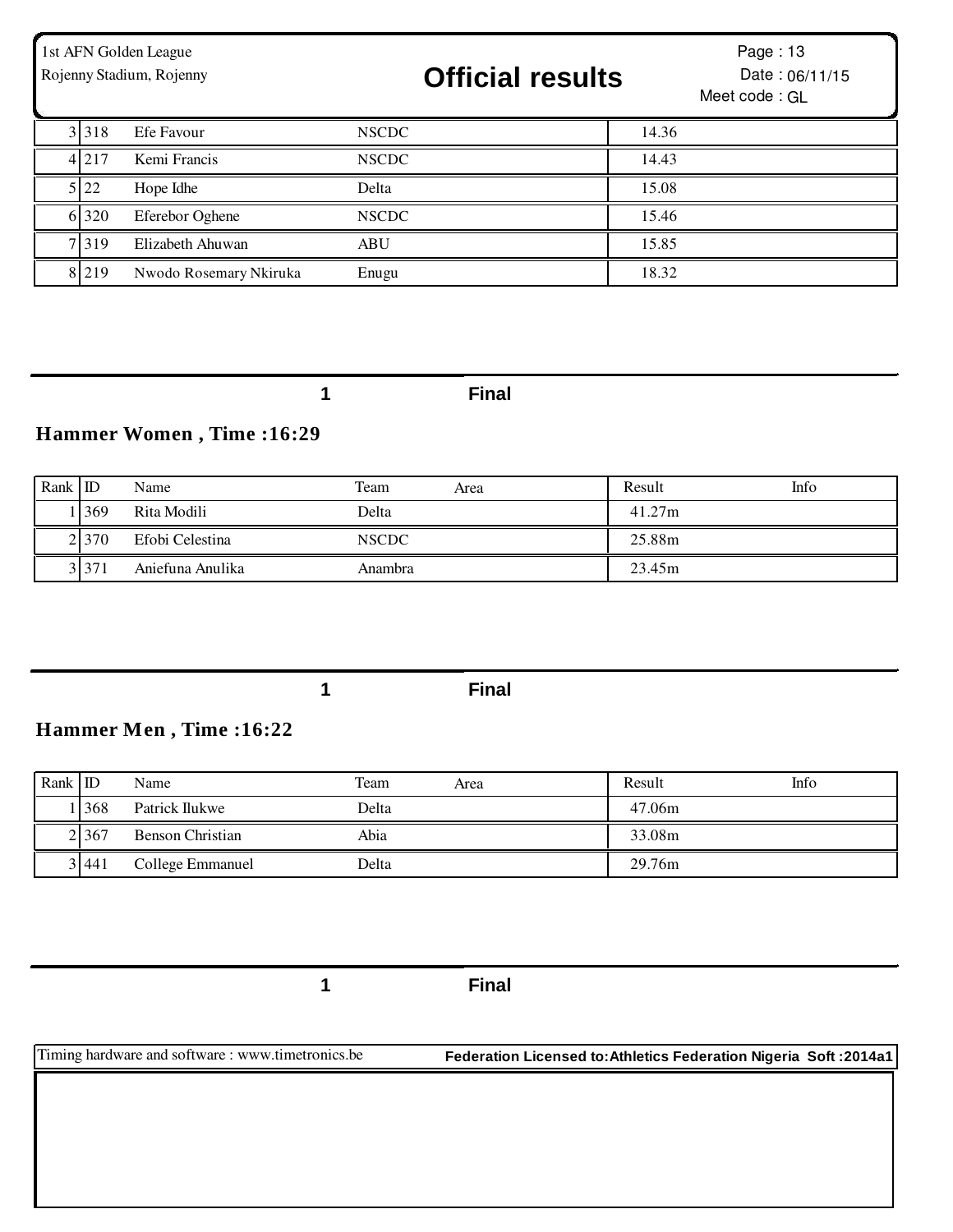#### **Shot Put Men , Time :10:14**

| Rank ID |           | Name                  | Team<br>Area | Result<br>Info |
|---------|-----------|-----------------------|--------------|----------------|
|         | 1442      | Nwoye Austin          | <b>NSCDC</b> | 15.87m         |
|         | 2.444     | Kalu Eke Onwuka       | Customs      | 15.83m         |
|         | 3 3 3 0 5 | Ezeofor Kenechukwu    | Prisons      | 15.55m         |
|         | 4 4 4 5   | Clement Onejeme       | Anambra      | 14.45m         |
|         | 5.446     | <b>Okafor Stanley</b> | Anambra      | 13.97m         |
|         | 6 372     | Okeke Emmanuel        | Anambra      | 13.15m         |
|         | 7 4 4 3   | Ugonna Wakwe          | Delta        | 13.14m         |

**1 Final**

# **Long Jump Women , Time :10:29**

| Rank ID |                  | Name                           | Team         | Area | Result        | Wind $(m/s)$ | Info |
|---------|------------------|--------------------------------|--------------|------|---------------|--------------|------|
|         | 15               | Chinazom Amadi                 | <b>CDA</b>   |      | $6.15m$ 0.0   |              |      |
|         | 2.48             | <b>Brume Ese</b>               | Uniben       |      | $6.06m$ 0.6   |              |      |
|         | 3 3 3            | <b>Ibrahim Blessing Ibukun</b> | <b>NSCDC</b> |      | $5.77m - 0.4$ |              |      |
|         | $4\overline{22}$ | Hope Idhe                      | Delta        |      | $5.74m - 0.5$ |              |      |
|         | 5 2 1 7          | Kemi Francis                   | <b>NSCDC</b> |      | $5.58m - 0.3$ |              |      |
|         | 6 325            | Nwalehia Peace                 | P H          |      | $5.43m -0.3$  |              |      |
|         | 7 3 6 5          | Okolosi Oghenekome             | <b>HIT</b>   |      | $5.35m$ 0.0   |              |      |
|         | 8 3 6 6          | Odiphiri Victory               | Delta        |      | $5.14m - 0.4$ |              |      |

**1 Final**

Timing hardware and software : www.timetronics.be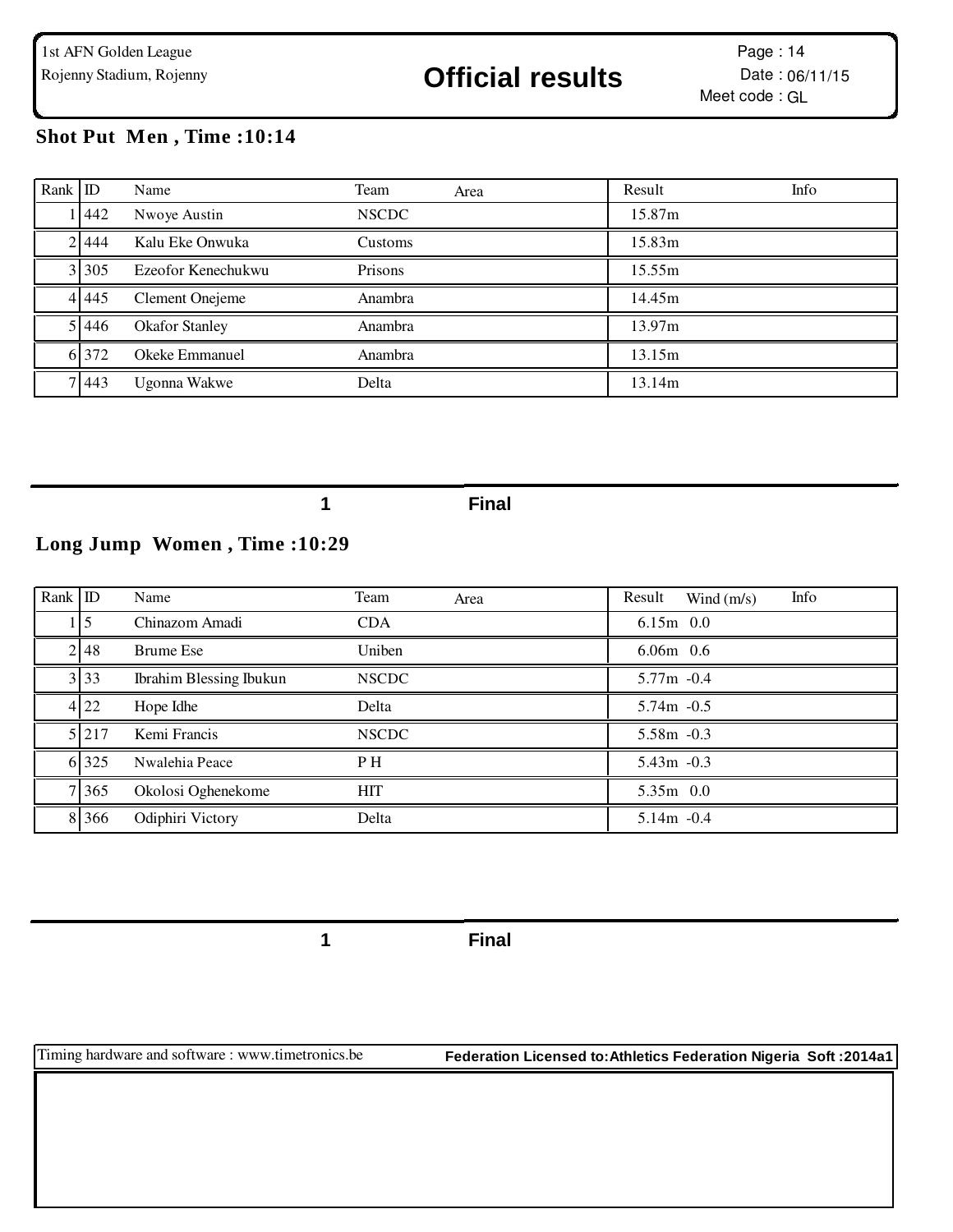### **110m Hurdles Men , Time :15:55**

#### **Wind = -0.7**

| Rank ID |         | Name                   | Team         | Area | Result | Info |
|---------|---------|------------------------|--------------|------|--------|------|
|         | 1146    | Martins Ogierakhi      | Police       |      | 14.07  |      |
|         | 2 40    | Okon Samuel Etim       | <b>NSCDC</b> |      | 14.18  |      |
|         | 3 3 6 1 | Wisdom Benjamin        | <b>NSCDC</b> |      | 14.28  |      |
|         | 4 24    | Abdullahi Bashiru      | Edo          |      | 14.42  |      |
|         | 5 3 6 2 | Timi Pessu             | Defender     |      | 14.71  |      |
|         | 6 26    | Ojeikere Precious Omon | Edo          |      | 14.93  |      |
|         | 7 3 6 3 | Chime Zedekiah         | Uniport      |      | 15.01  |      |
|         | 8 3 5 3 | Osadolor Samule        | <b>HIT</b>   |      | 15.97  |      |

#### **1 Final**

# **High Jump Men , Time :10:33**

| Rank ID |         | Name             | Team<br>Area     | Result<br>Info    |
|---------|---------|------------------|------------------|-------------------|
|         | 13      | Okpara Theddus   | Customs          | 2.05 <sub>m</sub> |
|         | 2119    | Obiora Arinze    | <b>Defenders</b> | 2.05 <sub>m</sub> |
|         | 3 28 6  | Ayebide Kindsley | Delta            | 2.00 <sub>m</sub> |
|         | 4 3 8 2 | Awoke Chizoba    | Anambra          | 2.00 <sub>m</sub> |
|         | 5 3 7 3 | Obi Chiagozie    | Anambra          | 2.00 <sub>m</sub> |
|         | 6 283   | Law Godwin       | Enugu            | 1.85m             |

|                                                  |      | <b>Final</b> |                                                                   |      |
|--------------------------------------------------|------|--------------|-------------------------------------------------------------------|------|
| 100m Women Final, Time:16:15<br>Wind $= -0.4$    |      |              |                                                                   |      |
| Rank ID<br>Name                                  | Team | Area         | Result                                                            | Info |
| Timing hardware and software: www.timetronics.be |      |              | Federation Licensed to: Athletics Federation Nigeria Soft: 2014a1 |      |
|                                                  |      |              |                                                                   |      |
|                                                  |      |              |                                                                   |      |
|                                                  |      |              |                                                                   |      |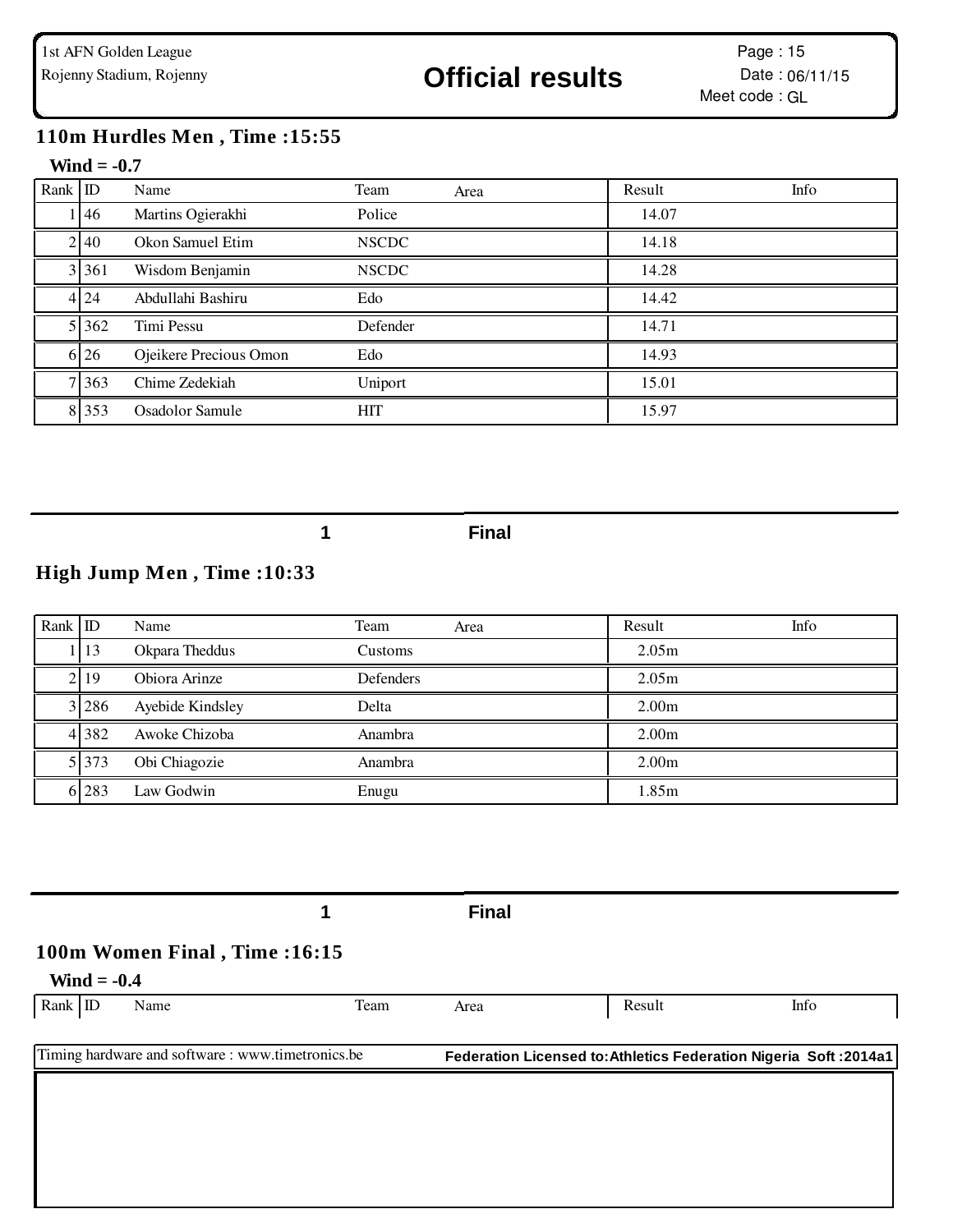| 1st AFN Golden League<br>Rojenny Stadium, Rojenny |                          | <b>Official results</b> |            | Page: 16<br>Date: 06/11/15<br>Meet code: GL |
|---------------------------------------------------|--------------------------|-------------------------|------------|---------------------------------------------|
| 34                                                | Igbinosun Isoken Wisdom  | <b>NSCDC</b>            | 11.68      |                                             |
| 2 10                                              | Ezealah Nkem             | Customs                 | 11.72      |                                             |
| 3 3 3 2                                           | Cecilia Francis          | Lagos                   | 11.77      |                                             |
| 4 3 2 2                                           | Abolaji Omotayo          | Kwara                   | 11.84      |                                             |
| $5\vert 4$                                        | Amusan Oluwatobi Ayomide | <b>Buka Tigers</b>      | 11.87      |                                             |
| 6 16                                              | Sule Justina             | Defenders               | 12.17      |                                             |
| 7 326                                             | Adewale Adewunmi         | Edo                     | 12.20      |                                             |
| 333                                               | Adeloye Oluwatosin       | <b>NSCDC</b>            | <b>DNS</b> |                                             |

# **100m Men Final , Time :16:31**

|                | Wind $= -0.3$ |                       |              |      |            |      |  |  |
|----------------|---------------|-----------------------|--------------|------|------------|------|--|--|
| Rank ID        |               | Name                  | Team         | Area | Result     | Info |  |  |
|                | 138           | Imhoaperamhe Nicholas | <b>NSCDC</b> |      | 10.23      |      |  |  |
| 2 <sup>1</sup> |               | Oduduru Divine        | Delta        |      | 10.37      |      |  |  |
|                | 3 4 9         | Odele Tega Peter      | Uniben       |      | 10.50      |      |  |  |
|                | 4 3 4 8       | Emuobonuvie Mamus     | Delta        |      | 10.52      |      |  |  |
|                | 5 4 4 0       | Onyeaku Chukwuma      | <b>NSCDC</b> |      | 10.56      |      |  |  |
|                | 6 407         | Igube ThankGod        | Delta        |      | 10.63      |      |  |  |
|                | 7 352         | Victor Ikhazobor      | Customs      |      | 10.64      |      |  |  |
|                | 45            | Kasumu Ahmed          | Police       |      | <b>DNS</b> |      |  |  |

**1 Final**

# **400m Women Final , Time :16:45**

| Rank | $\mathbf{r}$<br>ШU | Name                  | $\mathbf{r}$<br>Team | Area | יים ש<br>Result   | Info |
|------|--------------------|-----------------------|----------------------|------|-------------------|------|
|      | 30                 | Oluwatosin<br>Adelove | <b>ICDC</b>          |      | 50.70<br>J 4. I 4 |      |

| Timing hardware and software: www.timetronics.be | Federation Licensed to: Athletics Federation Nigeria Soft: 2014a1 |
|--------------------------------------------------|-------------------------------------------------------------------|
|                                                  |                                                                   |
|                                                  |                                                                   |
|                                                  |                                                                   |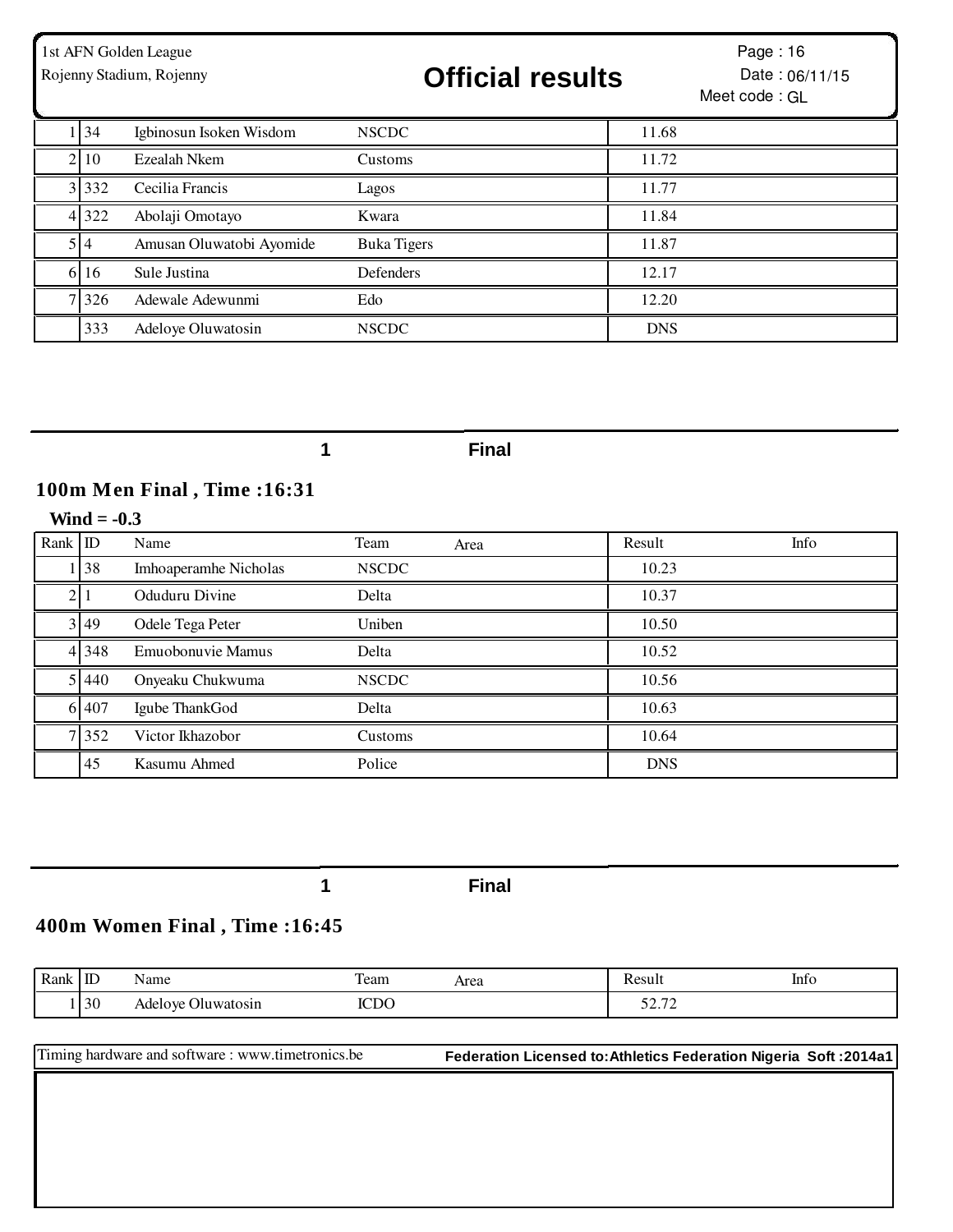| 1st AFN Golden League<br>Rojenny Stadium, Rojenny |            |                         | <b>Official results</b> |            | Page: 17<br>Date: 06/11/15<br>Meet code: GL |
|---------------------------------------------------|------------|-------------------------|-------------------------|------------|---------------------------------------------|
|                                                   | 2 15       | Ossai Rita Vivian       | Defenders               | 53.54      |                                             |
|                                                   | 3 2 3 7    | Idamadudu Praise        | Delta                   | 54.08      |                                             |
|                                                   | 4 255      | Josephine Ehigie        | Police                  | 54.41      |                                             |
|                                                   | $5 \mid 3$ | Folashade Olotu         | Ajagungbade             | 55.57      |                                             |
|                                                   | 6 236      | Etim Magaret            | <b>NSCDC</b>            | 56.17      |                                             |
|                                                   | 34         | Igbinosun Isoken Wisdom | <b>NSCDC</b>            | <b>DNS</b> |                                             |
|                                                   | 238        | Junaid Abimbola         | <b>CDA</b>              | <b>DNS</b> |                                             |

# **400m Men Final , Time :16:45**

| Rank ID |         | Name                    | Team<br>Area       | Info<br>Result |
|---------|---------|-------------------------|--------------------|----------------|
|         | 1 14    | Orukpe Erayokan         | Customs            | 46.28          |
|         | 2 2 5 8 | Noah Akwu               | <b>NSCDC</b>       | 47.64          |
|         | 3 2 6 8 | <b>Nathaniel Samson</b> | <b>Buka Tigers</b> | 47.81          |
|         | 4 2 5 9 | Isah Salihu             | Customs            | 48.14          |
|         | 5 262   | Fatoyinbo Sunday        | <b>CDA</b>         | 48.26          |
|         | 39      | Ogunmola Tobi           | <b>NSCDC</b>       | <b>DNS</b>     |
|         | 11      | Fasasi Adekunle Rilwan  | Customs            | <b>DNS</b>     |
|         | 36      | Godday James            | <b>NSCDC</b>       | <b>DNS</b>     |

**1 Final**

#### **400m H Women Final , Time :17:49**

| Rank ID |      | Name         | Team  | Area | Result | Info |
|---------|------|--------------|-------|------|--------|------|
|         | 20   | Akpofa Daisy | Delta |      | 58.99  |      |
|         | 2317 | Kadiri Sarah | CDA   |      | 60.66  |      |

Timing hardware and software : www.timetronics.be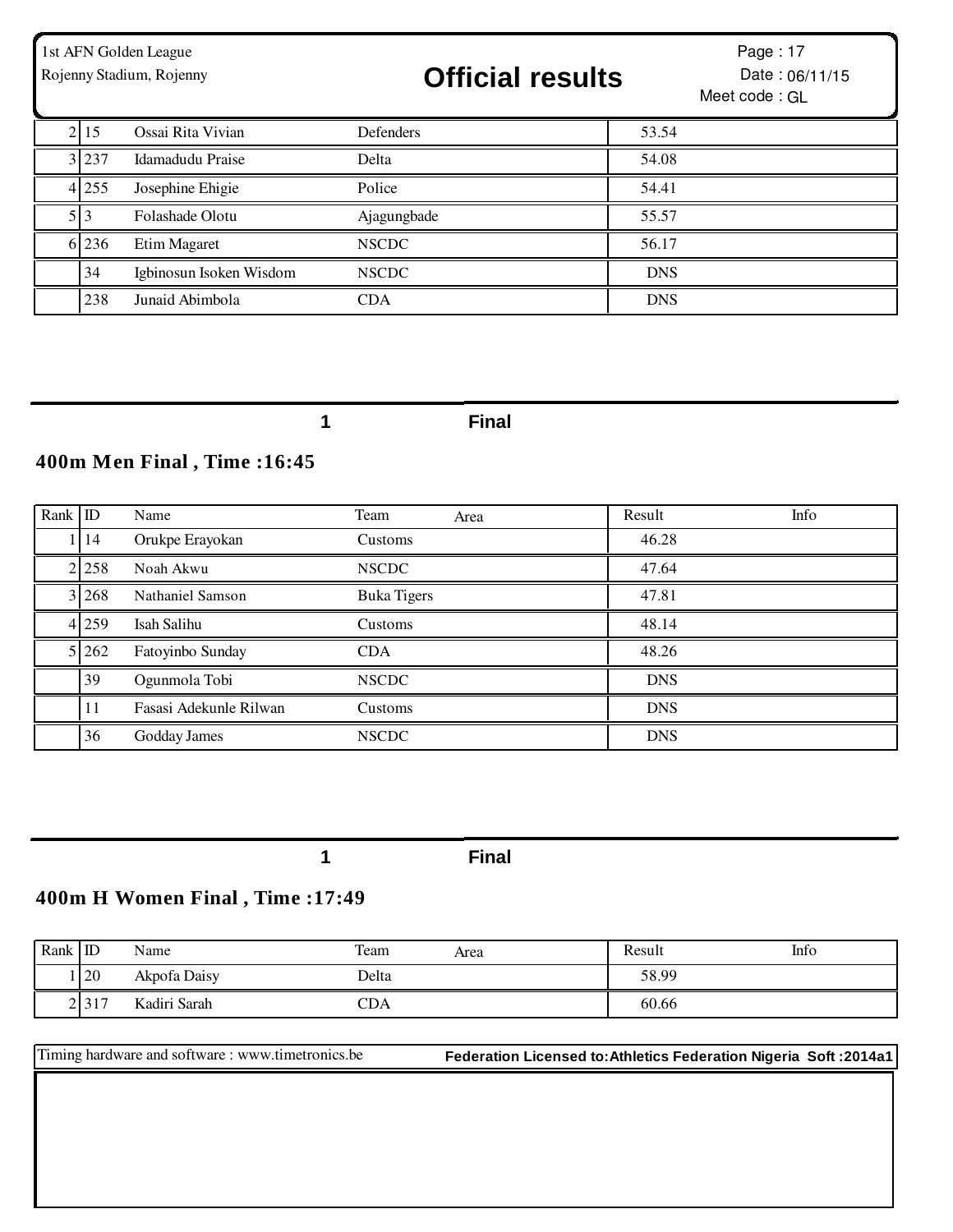| 1st AFN Golden League<br>Rojenny Stadium, Rojenny |         |                         | <b>Official results</b> |            | Page: 18<br>Date: $06/11/15$<br>Meet code: GL |
|---------------------------------------------------|---------|-------------------------|-------------------------|------------|-----------------------------------------------|
|                                                   | 3 3 1 8 | Efe Favour              | <b>NSCDC</b>            | 60.80      |                                               |
|                                                   | 4 4 5 7 | Nathaniel Glory         | <b>Buka Tigers</b>      | 61.02      |                                               |
|                                                   | 516     | Junaid Abimbola Afolake | <b>CDA</b>              | 62.06      |                                               |
|                                                   | 6 3 1 5 | Clifford Fegor          | Delta                   | 68.58      |                                               |
|                                                   | 7 3 1 6 | Okorhi Mary             | Delta                   | 78.60      |                                               |
|                                                   | 15      | Ossai Rita Vivian       | Defenders               | <b>DNS</b> |                                               |

# **1500m Women Final , Time :17:16**

| $Rank$ ID |           | Name                         | Team       | Area | Result  | Info |
|-----------|-----------|------------------------------|------------|------|---------|------|
|           | $-460$    | <b>Comfort Anietie James</b> | Akwa Ibom  |      | 4:43.43 |      |
|           | 2.459     | Nwokeoji Chinonso            | Abia       |      | 4:52.61 |      |
|           | 3 4 6 2   | Helen mamman                 | Police     |      | 5:08.31 |      |
|           | 4 4 4 6 1 | Madubuezi Lechi              | Abia       |      | 5:11.78 |      |
|           | 5 205     | Oguh Faustina                | <b>CDA</b> |      | 5:21.51 |      |
|           | 6 245     | Peter Rachael                | UAM        |      | 5:58.39 |      |

**1 Final**

# **1500m Men Final , Time :17:48**

| Rank ID |         | Name                 | Team<br>Area     | Info<br>Result |
|---------|---------|----------------------|------------------|----------------|
|         | 19      | Hamadjam Soudi       | Cross River      | 3:55.69        |
|         | 2.18    | Musa Godfrey Charles | <b>Defenders</b> | 3:59.44        |
|         | 3 4 6 3 | Dessidji Romany      | Cross River      | 4:03.24        |
|         | 4 35    | Barnabas David       | <b>NSCDC</b>     | 4:06.51        |
|         | 51464   | Onah Bede            | Defender         | 4:12.45        |

Timing hardware and software : www.timetronics.be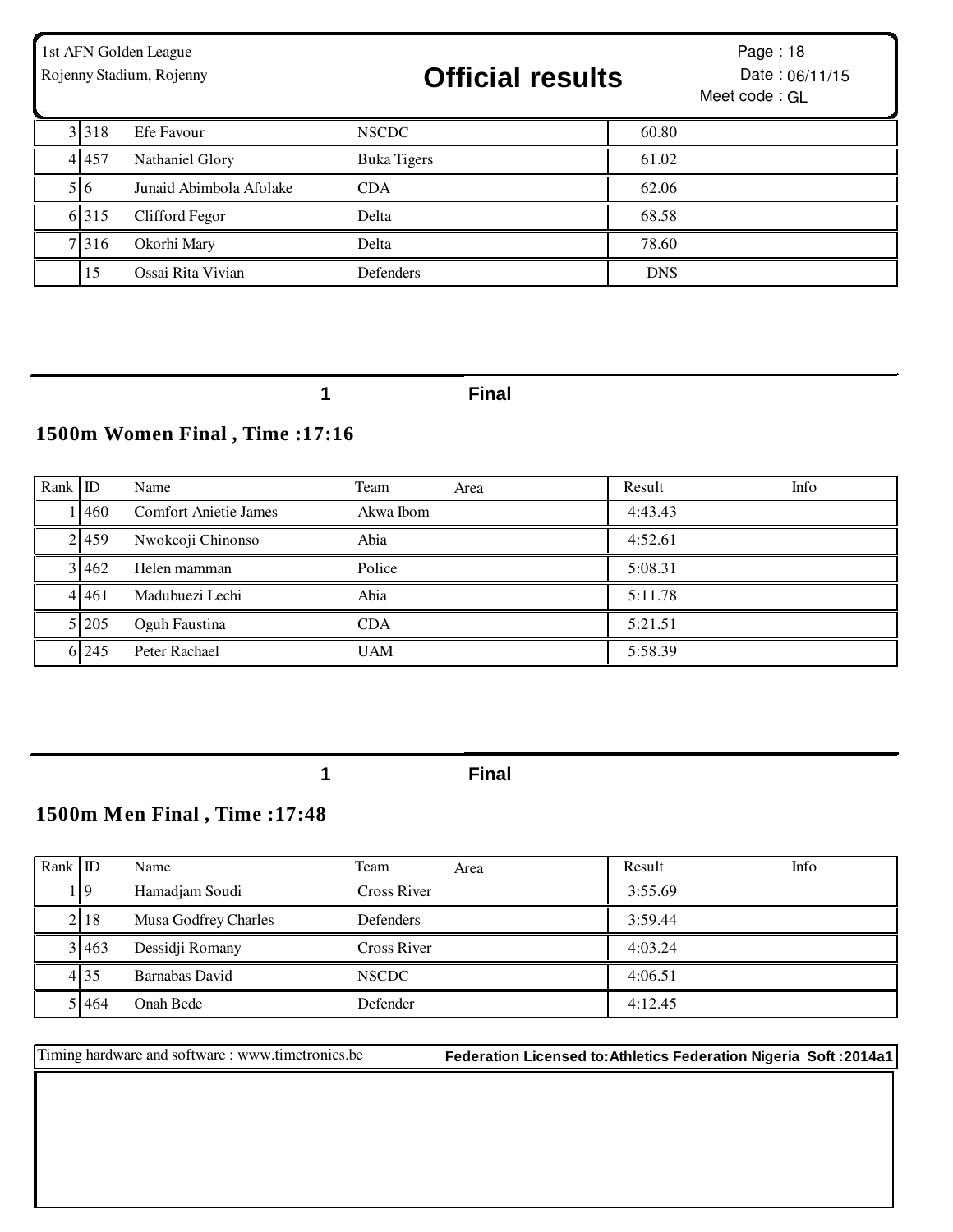| 1st AFN Golden League<br>Rojenny Stadium, Rojenny |         |                  | <b>Official results</b> |            | Page: 19<br>Date: 06/11/15<br>Meet code: GL |
|---------------------------------------------------|---------|------------------|-------------------------|------------|---------------------------------------------|
|                                                   | 6 223   | Akpagher Isreal  | <b>UAM</b>              | 4:13.12    |                                             |
|                                                   | 7 4 6 5 | Balogun Akeem    | <b>Buka Tigers</b>      | 4:16.28    |                                             |
|                                                   | 8 4 6 6 | Christian Daylop | Police                  | 4:21.41    |                                             |
|                                                   | 9 2 2 2 | Andrew Kawen     | <b>UAM</b>              | 4:27.30    |                                             |
|                                                   | 10 469  | Idekpe Edewor    | Delta                   | 4:48.24    |                                             |
|                                                   | 11 467  | Mathew Daniel    | Police                  | 4:54.89    |                                             |
|                                                   | 468     | Ishaku Mohammed  | Police                  | <b>DNS</b> |                                             |

# **800m Men Final , Time :17:49**

| Rank ID |         | Name              | Team       | Area | Result  | Info |
|---------|---------|-------------------|------------|------|---------|------|
|         | 1475    | Eze Anayo         | <b>CDA</b> |      | 1:55.72 |      |
|         | 2.472   | Nwaeze Maduabuchi | Police     |      | 2:01.17 |      |
|         | 3.473   | Ukaegbu Obinna    | Abia       |      | 2:01.61 |      |
|         | 4 4 7 4 | Hambesha Jeremiah | <b>UAM</b> |      | 2:03.31 |      |
|         | 5 470   | Michael Ogbuagu   | Anambra    |      | 2:06.92 |      |
|         | 6 4 7 8 | Iriveda Terry     | Uniport    |      | 2:12.01 |      |
|         | 7 471   | Ejovi Ufuoma      | Delta      |      | 2:30.73 |      |
|         | 8 4 7 6 | Mba Chijioke      | Enugu      |      | 2:38.03 |      |

**1 Final**

### **800m Women Final , Time :17:49**

| Rank $ D $ |            | Name           | Team         | Area | Result  | Info |
|------------|------------|----------------|--------------|------|---------|------|
|            | <b>254</b> | Sirika Oluoma  | <b>NSCDC</b> |      | 2:14.81 |      |
|            | 2.242      | Oluchi Offorma | Jnattached   |      | 2:16.46 |      |

Timing hardware and software : www.timetronics.be **Federation Licensed to:Athletics Federation Nigeria Soft :2014a1**